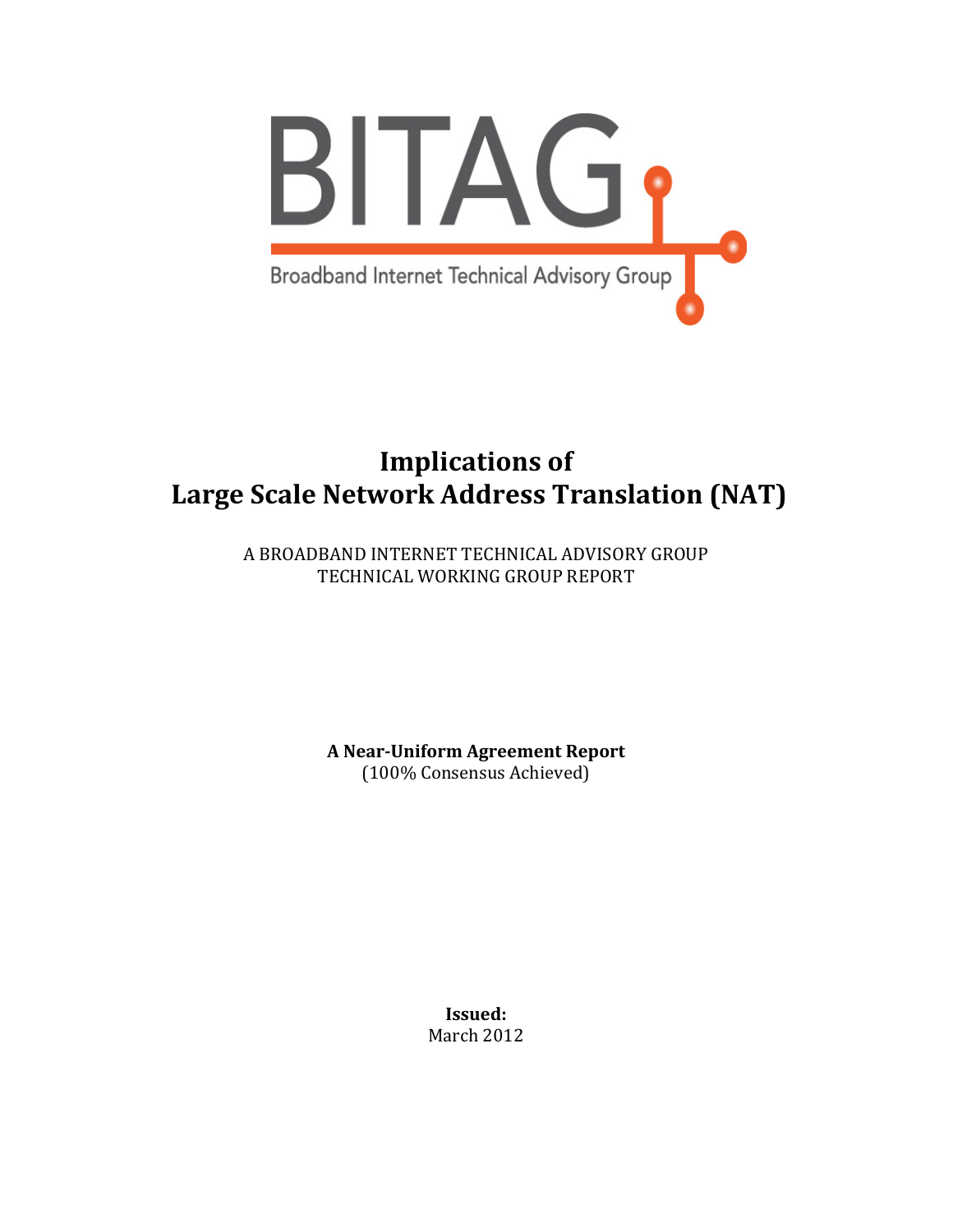#### **Copyright / Legal Notice**

Copyright © Broadband Internet Technical Advisory Group, Inc. 2012. All rights reserved.

This document may be reproduced and distributed to others so long as such reproduction or distribution complies with Broadband Internet Technical Advisory Group, Inc.'s Intellectual Property Rights Policy, available at www.bitag.org, and any such reproduction contains the above copyright notice and the other notices contained in this section. This document may not be modified in any way without the express written consent of the Broadband Internet Technical Advisory Group, Inc.

This document and the information contained herein is provided on an "AS IS" basis and BITAG AND THE CONTRIBUTORS TO THIS REPORT MAKE NO (AND HEREBY EXPRESSLY DISCLAIM ANY) WARRANTIES (EXPRESS, IMPLIED OR OTHERWISE), INCLUDING IMPLIED WARRANTIES OF MERCHANTABILITY, NON-INFRINGEMENT, FITNESS FOR A PARTICULAR PURPOSE, OR TITLE, RELATED TO THIS REPORT, AND THE ENTIRE RISK OF RELYING UPON THIS REPORT OR IMPLEMENTING OR USING THE TECHNOLOGY DESCRIBED IN THIS REPORT IS ASSUMED BY THE USER OR IMPLEMENTER.

The information contained in this Report was made available from contributions from various sources, including members of Broadband Internet Technical Advisory Group, Inc.'s Technical Working Group and others. Broadband Internet Technical Advisory Group, Inc. takes no position regarding the validity or scope of any intellectual property rights or other rights that might be claimed to pertain to the implementation or use of the technology described in this Report or the extent to which any license under such rights might or might not be available; nor does it represent that it has made any independent effort to identify any such rights.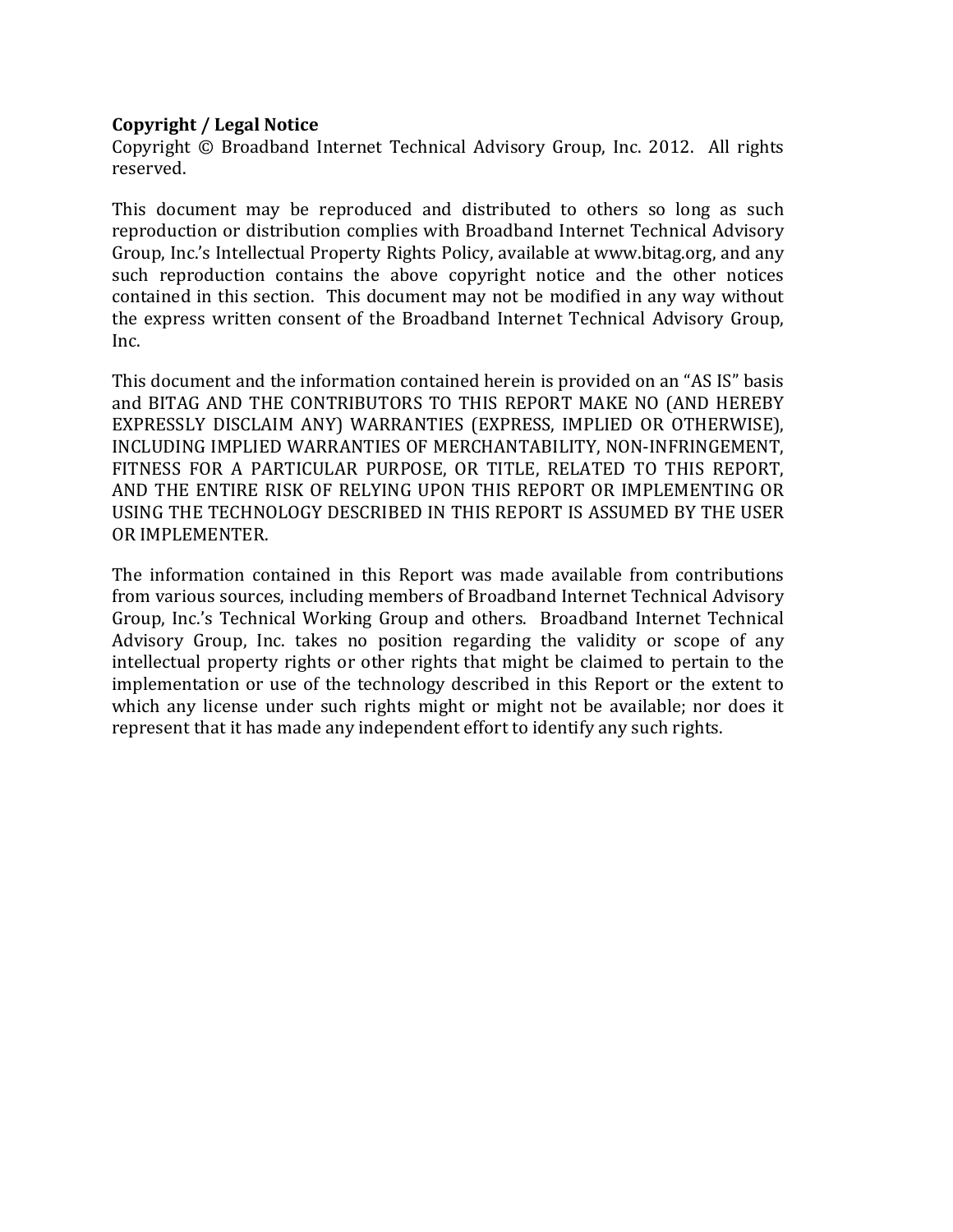#### **Executive Summary**

#### **Introduction**

The Internet is running out of addresses in the format in which they were originally standardized, known as IPv4, due to aspects of that format which constrain the address space to a relatively "small" number of unique addresses as compared to the burgeoning number of devices requiring those same addresses to function on the Internet. A successor address format, IPv6, has been developed to support as many devices as can conceivably be connected to the Internet for the foreseeable future. While the global transition to IPv6 is in progress, it is going to take a number of years to upgrade *all* Internet applications and services, consumer electronics devices, and networks to support IPv6. The transition period is also likely to be lengthy given that, among other things, IPv4-only equipment is still being manufactured and sold to consumers. As network operators deploy IPv6" technology into their existing IPv4 networks, IPv4 and IPv6 will thus need to co-exist until the demand for IPv4 services diminishes.

Given the amount of time it may take to migrate out of a pure IPv4, or mixed IPv4 and IPv6 network environment, to pure IPv6 service, network operators are employing a variety of techniques to extend the life of IPv4 addressing. One such technique is the use of Large Scale Network Address Translation (also known as Large Scale NAT or LSN). LSN equipment allows a large number of IPv4-enabled end devices to share a single public IPv4 address. Network Address Translation (NAT) functionality has long existed in local/private networks to help network operators manage their network addresses using private address space. NAT functionality is known to adversely impact some Internet applications; wider use of NAT as part of LSN therefore deserves careful examination.

The BITAG is interested in LSN given that IP address sharing is a key tool for extending the life of IPv4 during the transition to IPv6. LSN is likely to affect many players in the Internet ecosystem: ISPs, end users, application providers, equipment vendors, content delivery networks, and third parties such as law enforcement agencies. A broad understanding of problems that may arise has the following benefits: (1) it will help stakeholders to prepare for actions that minimize the impact on end users and applications;  $(2)$  it will inform policymakers and regulators of the motivations and trade-offs for the deployment of this technology; (3) it will accelerate the transition to IPv6; and (4) it will more generally help to reduce or preclude friction and/or conflict surrounding use of this technique among stakeholders, as some have argued that Large Scale NAT could be abused by parties for anti-competitive, discriminatory, or other non-technical purposes.

#### **LSN!Deployments!and!Impacts**

LSN will be deployed in different ways depending on which IPv6 transition technologies are in use. These alternatives are discussed in the body of this paper. For all of these alternatives, there are a variety of technical implications of LSN for end users, ISPs, and application providers to consider.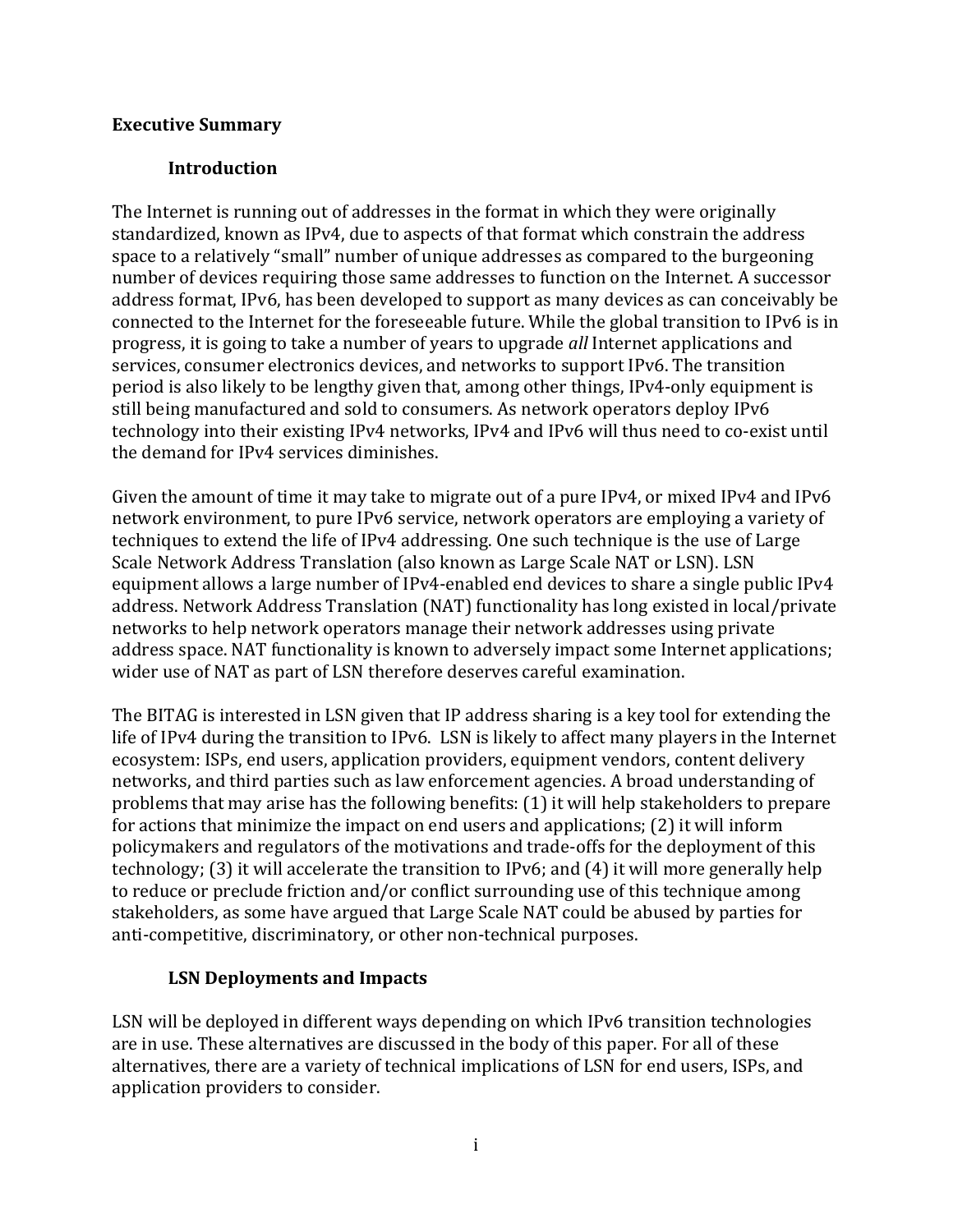The address sharing enabled by LSN use impacts end users in three primary ways: (1) the number of connections available per user is affected, (2) the ability to uniquely identify an end user device solely via the source IP address is lost, and (3) it becomes much more difficult to reach and maintain connectivity to end user devices. All of these impacts are present in local/private network implementation of NATs. Introduction of LSN increases the probability that users will be affected due to sharing of the port number space. The number of users affected by the limitation in port availability may also increase for the same reason. However, note that a user checking email or performing simple web browsing functions will not be affected by the LSN.

Internet Service Providers (ISPs) electing to use LSNs must balance the impacts of new network infrastructure (operational and capital costs) and of engineering this new infrastructure for scalability, resiliency, security, and capacity, as well as meeting mandates to be able to log individual customer IP address assignments, with maintaining an appropriate level of customer service. In the mobile environment, where every device must be assigned at least one IP address and where simple devices may have limited access to Internet applications, mobile operators have already implemented LSN and faced some of these challenges. However, the continued swift growth in the number of mobile" customers and their likely evolution toward expecting wireless Internet service to behave in a manner comparable to wireline service presents new challenges.

LSN can have a wide variety of impacts on applications. These may relate to capacity constraints if the LSN is undersized, the handling of multiple connections to the same application server, the loss of IP-based geolocation capability, new logging requirements, and a variety of other factors.

#### **Recommendations**

BITAG has compiled the following recommendations regarding steps that can be taken to" help ensure optimal user experience, balanced with efficient LSN deployments and operations:

- **Commit to rapid deployment of IPv6.** The best way to mitigate the impacts of LSN is to reach a state where IPv6 is the dominant addressing scheme. BITAG suggests that ISPs deploy IPv6, that equipment manufacturers support IPv6 in their devices, and that applications sensitive to NAT be supported via IPv6 as soon as possible.
- **Address application impacts of LSN.** BITAG suggests that vendors of LSN equipment adhere to existing requirements [Common requirements for Carrier Grade NAT"] (CGN)] intended to increase the likelihood that applications will function properly in the presence of LSN. BITAG also suggests that ISPs test their LSN implementations and mitigate application issues prior to deployment, and that application developers use LSN work-arounds or avoid deploying services that do not function properly in the presence of NAT or LSN.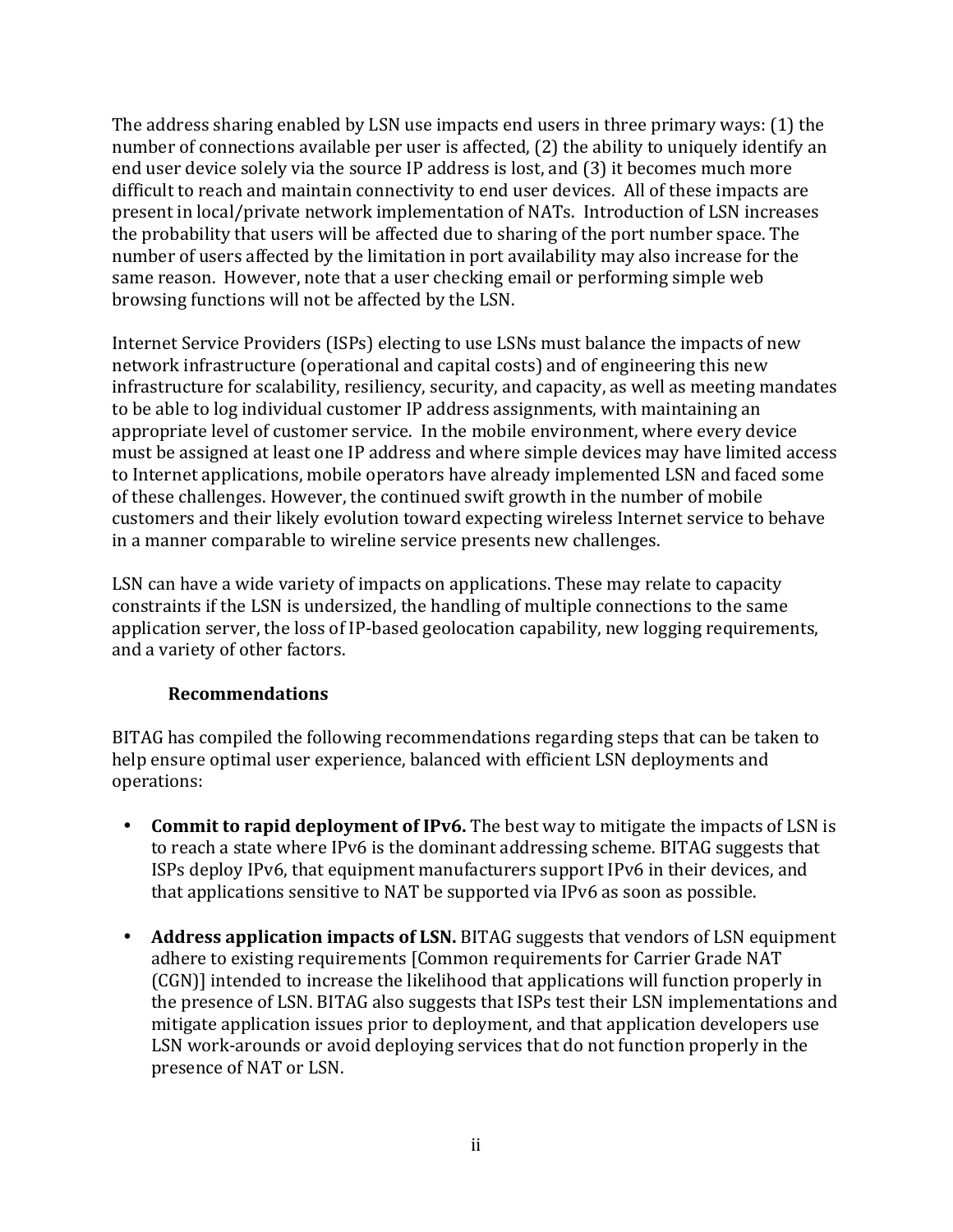- **Disclose LSN deployment.** To assist with end user troubleshooting, BITAG suggests that ISPs be transparent with respect to the locations and timing of LSN deployment.
- **Provide mechanisms to facilitate LSN traversal to end users.** BITAG suggests that, where feasible, ISPs and equipment vendors support mechanisms to facilitate NAT traversal, including mechanisms for the manual or automatic creation and management of port forwarding rules. Such mechanisms increase the likelihood that applications requiring inbound connections to end users can function across LSN.
- **Provide contact information.** BITAG suggests that ISPs provide a means for application providers to contact them to discuss LSN impacts and possible mitigations.
- Consider Logging Impacts of Port Allocation. BITAG suggests that ISPs deploying LSN consider logging and operational impacts when deciding whether to implement a deterministic or dynamic mechanism (or a hybrid of the two) for assigning ports to subscriber sessions.
- **Include Port Number When Logging Activity**. BITAG suggests that Application Providers that maintain a log of user activity include both the IPv4 address and port number in the log. This would ensure that logs accurately reflect the actions of a single ISP customer when IPv4 traffic goes across a LSN.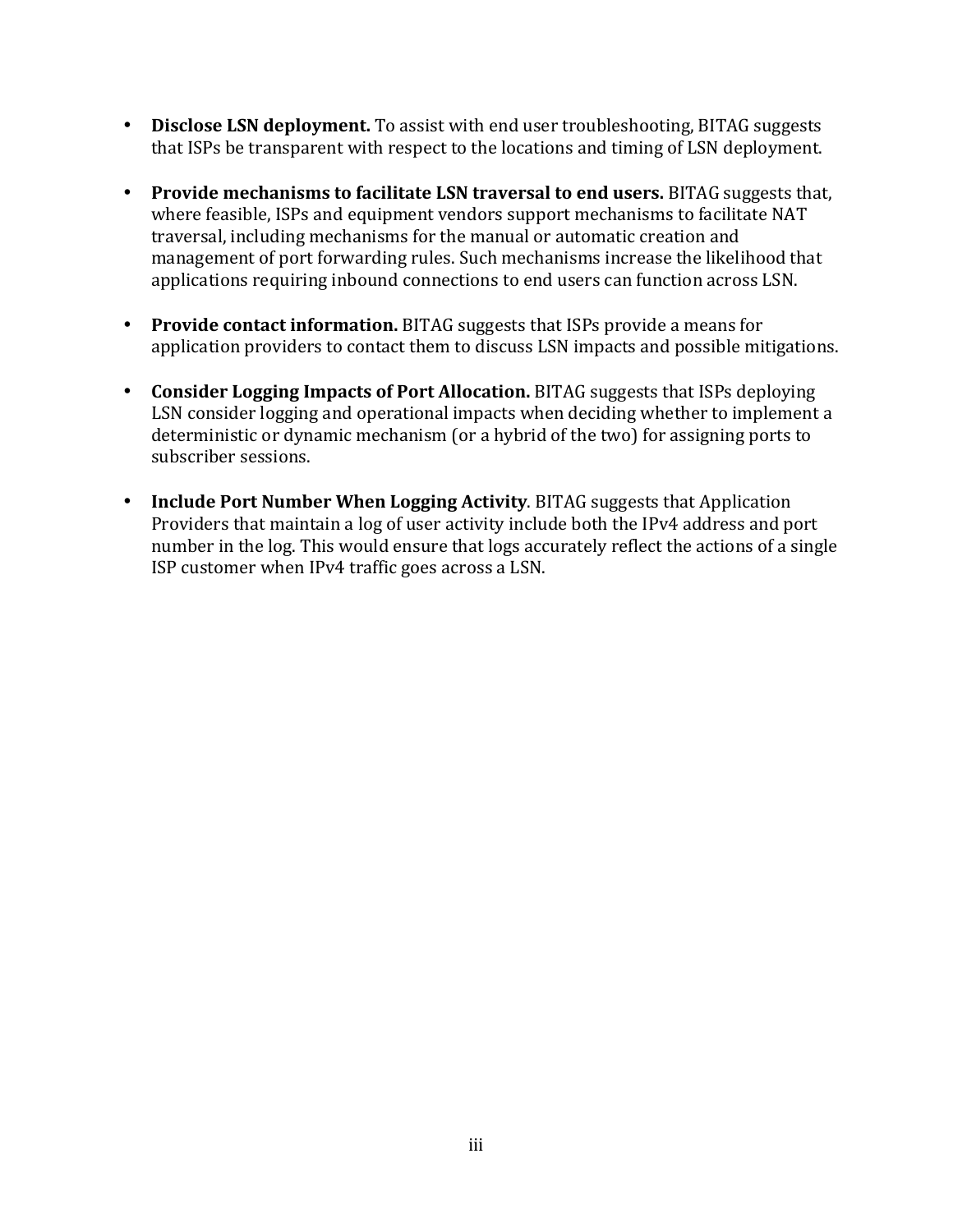## **Table of Contents**

| $\mathbf{1}$     |       |  |  |  |
|------------------|-------|--|--|--|
| $\boldsymbol{2}$ |       |  |  |  |
| 3                |       |  |  |  |
|                  | 3.1   |  |  |  |
|                  | 3.2   |  |  |  |
|                  | 3.3   |  |  |  |
|                  | 3.3.1 |  |  |  |
|                  | 3.3.2 |  |  |  |
|                  | 3.3.3 |  |  |  |
|                  |       |  |  |  |
| 4                |       |  |  |  |
| 5                |       |  |  |  |
|                  | 5.1   |  |  |  |
|                  | 5.1.1 |  |  |  |
|                  | 5.1.2 |  |  |  |
|                  | 5.1.3 |  |  |  |
|                  | 5.2   |  |  |  |
|                  | 5.2.1 |  |  |  |
|                  | 5.2.2 |  |  |  |
|                  | 5.2.3 |  |  |  |
|                  | 5.2.4 |  |  |  |
|                  | 5.3   |  |  |  |
|                  | 5.4   |  |  |  |
|                  | 5.4.1 |  |  |  |
|                  | 5.4.2 |  |  |  |
|                  | 5.4.3 |  |  |  |
|                  | 5.4.4 |  |  |  |
|                  | 5.4.5 |  |  |  |
| 6                |       |  |  |  |
|                  | 6.1   |  |  |  |
|                  | 6.2   |  |  |  |
|                  | 6.3   |  |  |  |
|                  | 6.4   |  |  |  |
|                  | 6.5   |  |  |  |
|                  | 6.6   |  |  |  |
|                  | 6.7   |  |  |  |
| 7                |       |  |  |  |
| 8                |       |  |  |  |
| 9                |       |  |  |  |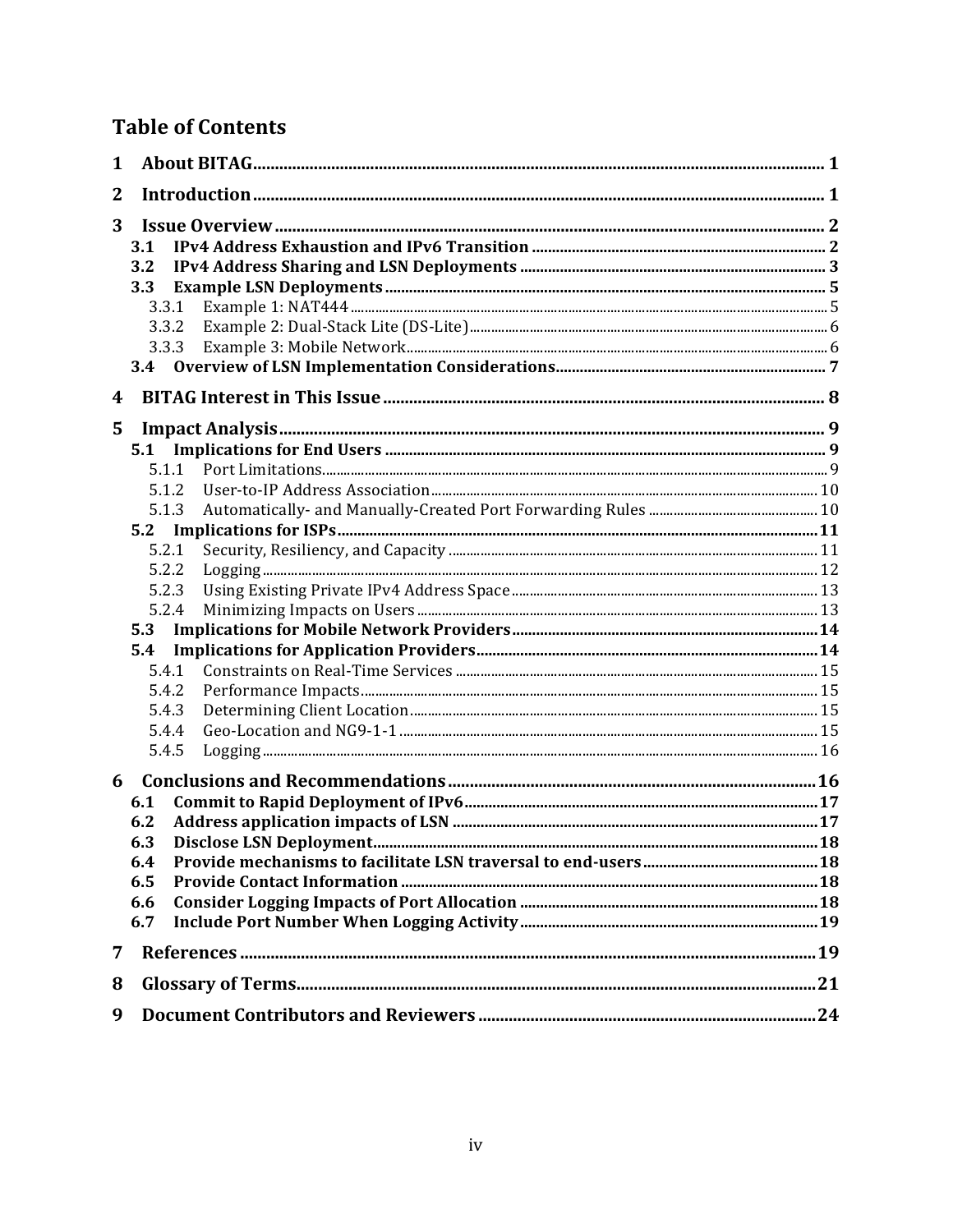## 1 **About BITAG**

The Broadband Internet Technical Advisory Group (BITAG) is a non-profit, multistakeholder organization focused on bringing together engineers and technologists in a Technical Working Group (TWG) to develop consensus on broadband network management practices and other related technical issues that can affect users' Internet experience, including the impact to and from applications, content and devices that utilize the Internet.

 $BITAG's mission includes: (a) education produces: (a) and the policy makes a such technical issues; (b)$ addressing specific technical matters in an effort to minimize related policy disputes; and (c) serving as a sounding board for new ideas and network management practices. Specific TWG functions also may include: (i) identifying "best practices" by broadband providers and other entities; (ii) interpreting and applying "safe harbor" practices; (iii) otherwise providing technical guidance to industry and to the public; and/or (iv) issuing advisory opinions on the technical issues germane to the TWG's mission that may underlie disputes concerning broadband network management practices.

BITAG TWG reports focus primarily on technical issues. While the reports may touch on a broad range of questions associated with a particular network management practice, the reports are not intended to address or analyze in a comprehensive fashion the economic, legal, regulatory or public policy issues that the practice may raise.

## **2 Introduction**

The explosive growth of the Internet has been driven by computers, smart phones, netbooks, tablets and the like. While bringing new innovation, it is also creating new challenges. In particular, the world is running out of IP addresses in the format that was standardized in 1981, also known as IPv4 addresses. In short, IPv4 lacks sufficient address space  $(4.3 \text{ billion})$  to keep up with the surging demand. IPv6 is the successor IP address format to IPv4 and is capable of supporting many more devices.

In February 2011, the Internet Assigned Numbers Authority (IANA) allocated the remaining last five large blocks of IPv4 address space to the Regional Internet Registries (RIRs). And to help prepare for IPv6, earlier this year, the Internet Society (ISOC) hosted the first World IPv6 Day, which involved organizations and companies from around the world offering content over IPv6 for a period of 24 hours as a sort of "test flight." The purpose was to encourage all industry stakeholders to adequately gear up for the actual transition to IPv6. Domestically, the White House Office of Management and Budget (OMB) set a June 30, 2008 deadline for Federal agencies to support IPv6 in their backbone networks and the Federal CIO has required Federal agencies to upgrade their public-facing web sites and services to support IPv6 by September 30, 2012 and to upgrade applications that communicate with the public Internet to use native IPv6 by September 30, 2014.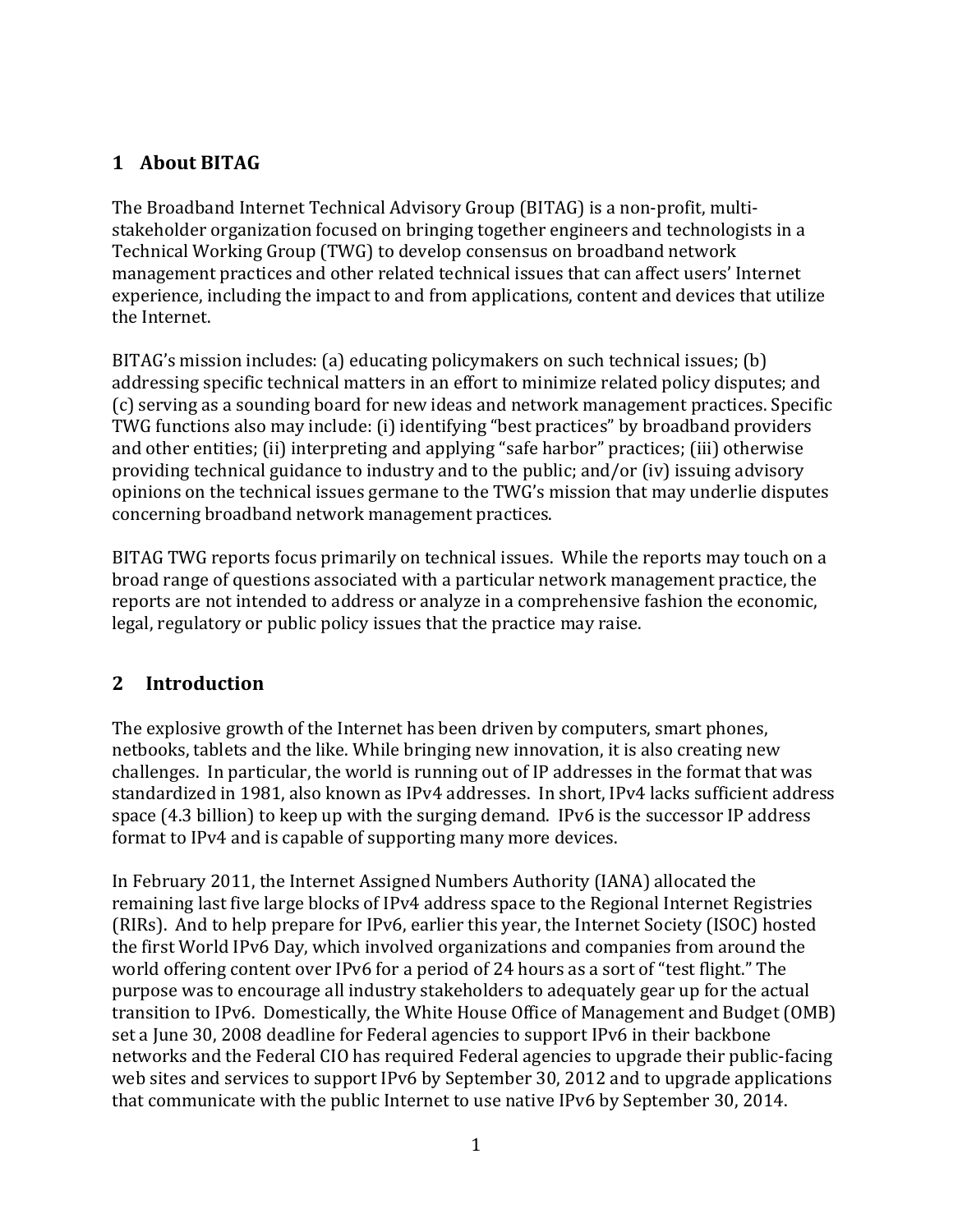While the IPv6 transition should be inevitable, it is going to take a number of years to upgrade all Internet applications and services, consumer electronics (CE) devices, and small- and large-scale (enterprise and commercial) networks to support IPv6. All parties have a role in this transition. However, a key goal will be to minimize impacts to end users, who will not want to see service to the Internet disrupted, nor be required to unnecessarily replace devices that only support IPv4.

Given the time horizon to migrate to IPv6 service, providers are employing a variety of conservation techniques to extend the life of IPv4 addressing. One such technique is the deployment of Large Scale Network Address Translation (LSN, also known as Carrier Grade NAT or CGN) equipment that allows a large number of IPv4-enabled end devices to share a single IPv4 address. Since publicly routable IPv4 addresses are becoming scarce, LSN allows enterprises, Internet Service Providers (ISPs), wireless providers, and other networks that serve large numbers of devices to extend the lifespan of IPv4 connectivity and permit end users to extend the life of their existing devices. The use of LSN in a service provider network is not necessarily a solution that is desired, but one of necessity given the time horizon of IPv6 migration and IPv4 address availability.

Network Address Translation (NAT) functionality has long existed in local/private networks and is known to adversely impact some Internet applications that rely upon a unique relationship between the IP address and the end user of the application. Therefore, wide use of NATs in a service provider network presents implementation challenges that should be examined.

This document will provide background on LSN deployments, discuss the implications of LSN deployments on various elements of the Internet community, and suggest some mechanisms that may be used to help mitigate some of the challenges of LSN deployments.

## **3 Issue!Overview**

This section introduces the issues associated with  $IPv4$  address exhaustion and the rationale for IPv4 address sharing. A brief tutorial about IPv4 and IPv6 addresses can be found at [IPv4 vs. IPv6 – What Are They, Exactly?].

## **3.1 IPv4!Address!Exhaustion!and!IPv6!Transition**

The transition from an IPv4 Internet to an IPv6 Internet involves a coexistence phase between the two technologies. Older equipment and software (in residential networks this includes telephones, printers, computers, set-top boxes, switches, and routers) is generally IPv4-only, while newer equipment often supports both technologies. It is unreasonable to expect all users to change all of their equipment at once. End users generally replace equipment piecemeal as issues of age or capability demand such action. Hence, network service providers must accommodate both IPv4 and IPv6 for what will likely be a lengthy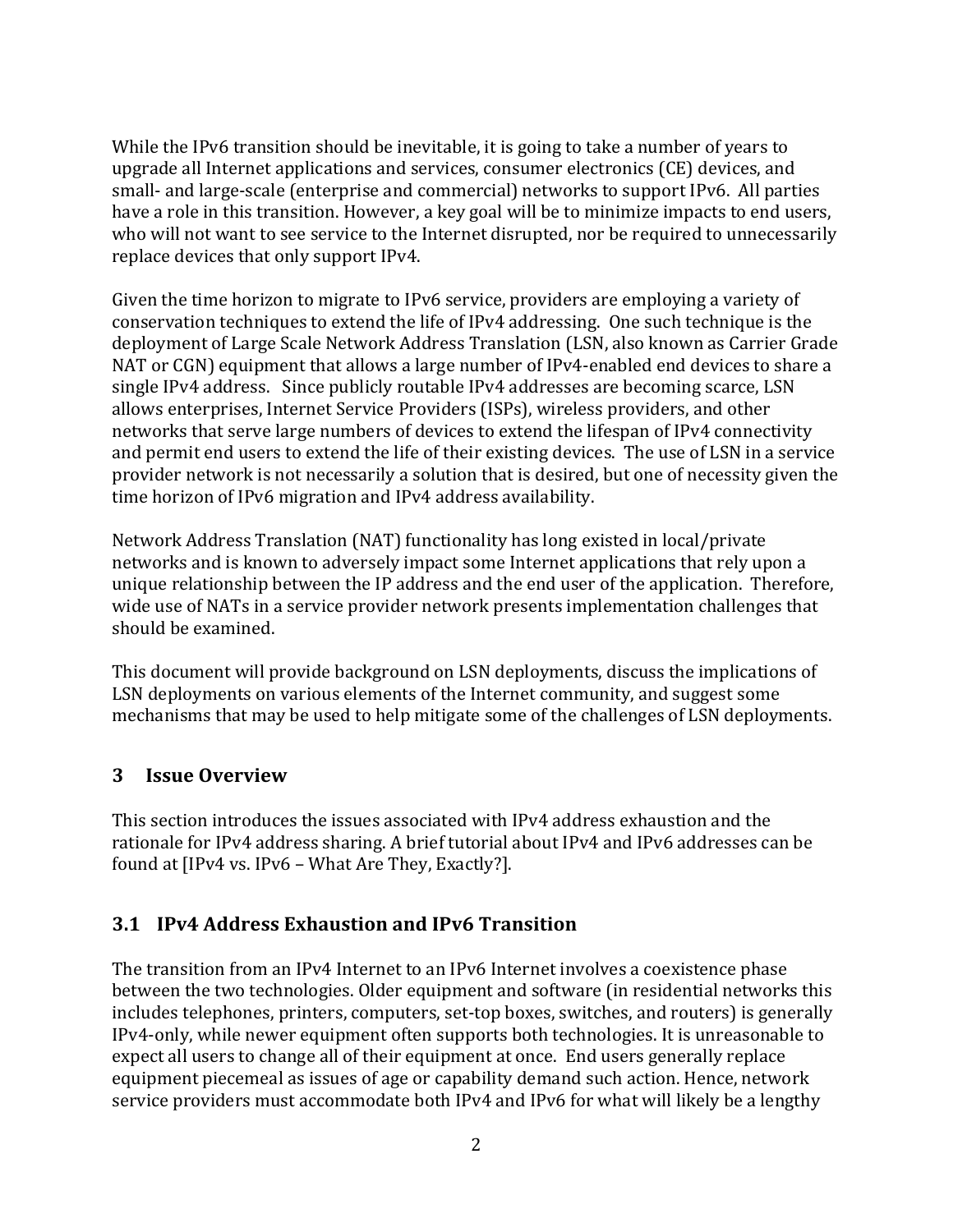transition period. In essence, network service providers must deploy IPv6 technology into their existing IPv4 networks at a pace that allow both IPv4 and IPv6 to co-exist, ideally in a transparent manner to users, until the demand for IPv4 services diminishes to a level permitting the withdrawal of support for IPv4.

The length of this coexistence period is indeterminate. However, it is generally estimated in equipment lifetimes. Consumers own the equipment, in most instances, and therefore control when they replace devices in their homes. Often consumers tend to take an "if it" works do not replace it" approach, making it highly likely that consumers will continue to use and maintain IPv4-only devices for many years to come. Additionally, given that IPv4only devices are still manufactured and sold to consumers today, much of this equipment is at the very beginning of its lifetime.

The IETF's recommendations along these lines, notably RFC 4213, *Basic Transition Mechanisms for IPv6 Hosts and Routers,* [RFC 4213], envisioned that this parallel deployment would happen during the latter stages of IPv4 address usage, with a view to a smooth transition well in advance of the exhaustion of available IPv4 addresses. However, because of the explosive growth of Internet connections, this did not happen. Hence, by the end of 2011, the pool of available public IPv4 addresses approached depletion, access network deployments of IPv6 were just beginning, and IPv4-only consumer electronics devices were still being produced and bought by consumers. Business operations demand, therefore, that the IPv4 Internet remain viable while users discover a need to change networks and equipment, even though IPv4's basic resource – IPv4 addresses – is" dwindling.

## **3.2 IPv4 Address Sharing and LSN Deployments**

NAT technology is not new. Private networks (home, small business, and many enterprise networks) have long used NATs to manage their network addresses through private IPv4 addresses [RFC 1918] without the complexity of dealing with acquisition of public IPv4 address space for all devices and users of those private networks. Because these networks are not affected by depletion of private IPv4 addresses (i.e., they use IP address that are not exposed to or routable on the Internet), consumer electronics devices that are intended to be used inside these networks, for intra-network usages, are proving very slow to implement IPv6.

Worldwide, the deployment of Large Scale NATs (LSNs) is not a new phenomenon either. For various reasons, networks in South America, Africa, and Central Asia have used layered NATs to multiplex and expand a limited address space. Use of LSNs in this manner has resulted in service impacts, which both the operators and users have generally worked around, although in some cases it has been with some difficulty. For example, where a provider has multiple layers of NAT in their architecture, they may find it difficult or even impossible to provide an email server that is reachable both by users and by those trying to send email to these users.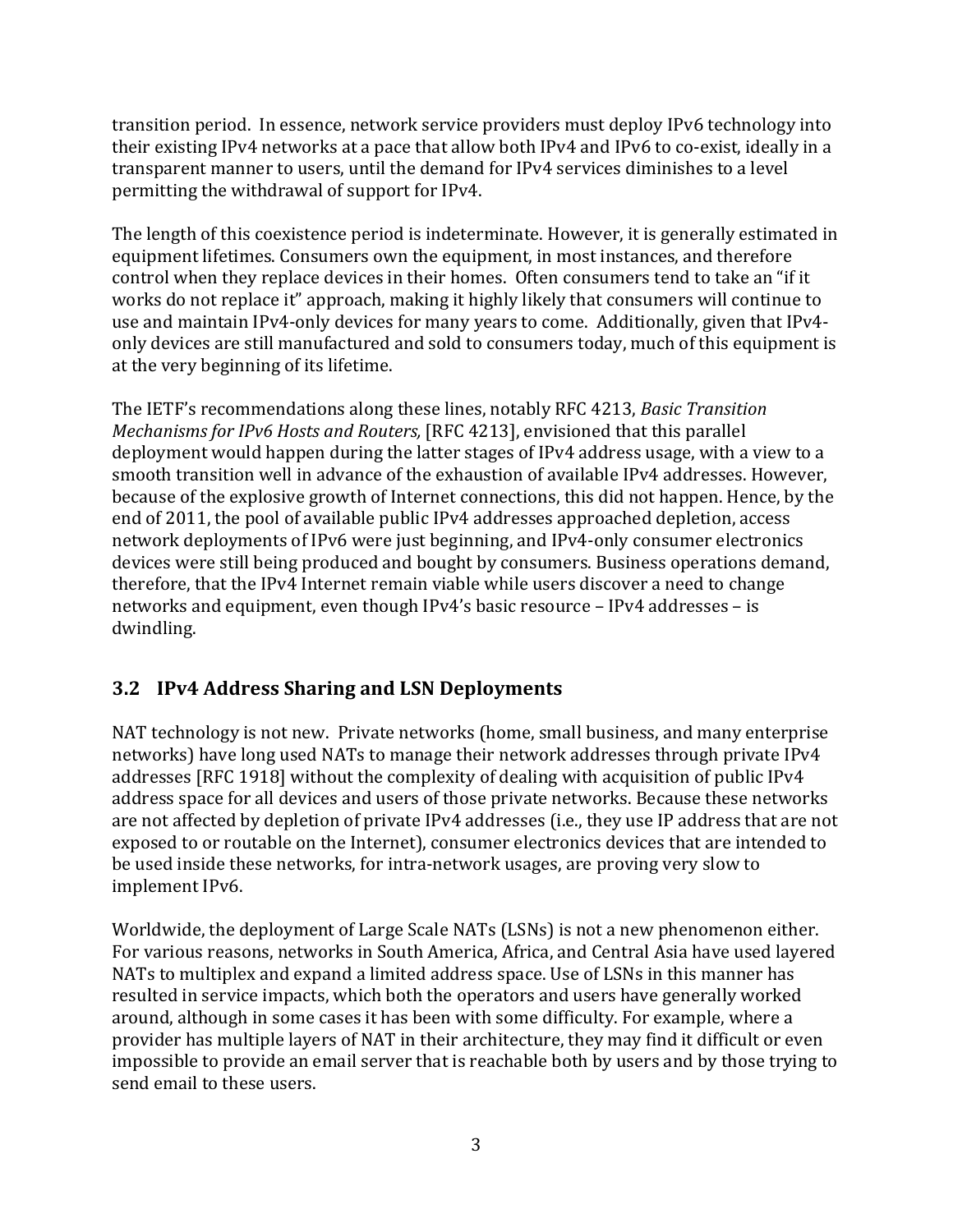Some operators in the US have also used network address translation. Most mobile networks use it to provide mobile handsets with access to the Internet.<sup>1</sup>

Operators providing wireline residential Internet Access Services may find that they need or will need to use LSNs to maintain their IPv4 business during the coexistence phase of IPv6 deployment (see example in Section 3.3.1). This may be as part of a dual-stack offering (IPv6 service together with IPv4 service that uses private IPv4 address space), or it may be as part of an IPv6 transition technology offering. The Dual-Stack Lite (DS-Lite) transition mechanism [RFC 6333] uses IPv6 with an IPv4 service offered "virtually" on top of the IPv6 service (this is known as "tunneling"). The IPv4 connection uses private address space, with a LSN, but without a NAT between the home network and the access network. The 6rd transition mechanism [RFC 5969] provides something of the reverse: IPv6 via a tunnel over IPv4. The IPv4 can be provided with either public address space or by using a LSN and private address space.

Other proposals for how to accomplish address sharing (other than LSN) [dIVI][dIVIpd][4rd] are in draft form for consideration by the IETF. Because their future status is unknown, they are not addressed in this document.

"""""""""""""""""""""""""""""""""""""""""""""""""""""""

<sup>&</sup>lt;sup>1</sup> Sprint [New IPv6 survey released on labs.ripe.net], Verizon [Verizon Wireless], T-Mobile [Re: [v4tov6transition] draft-arkko-ipv6-transition-guidelines WGLC], China Mobile [Dual Stack Hosts Using"] "Bump-in-the-Host" (BIH)], China Telecom [Rapid Transition of IPv4 contents to be IPv6-accessible],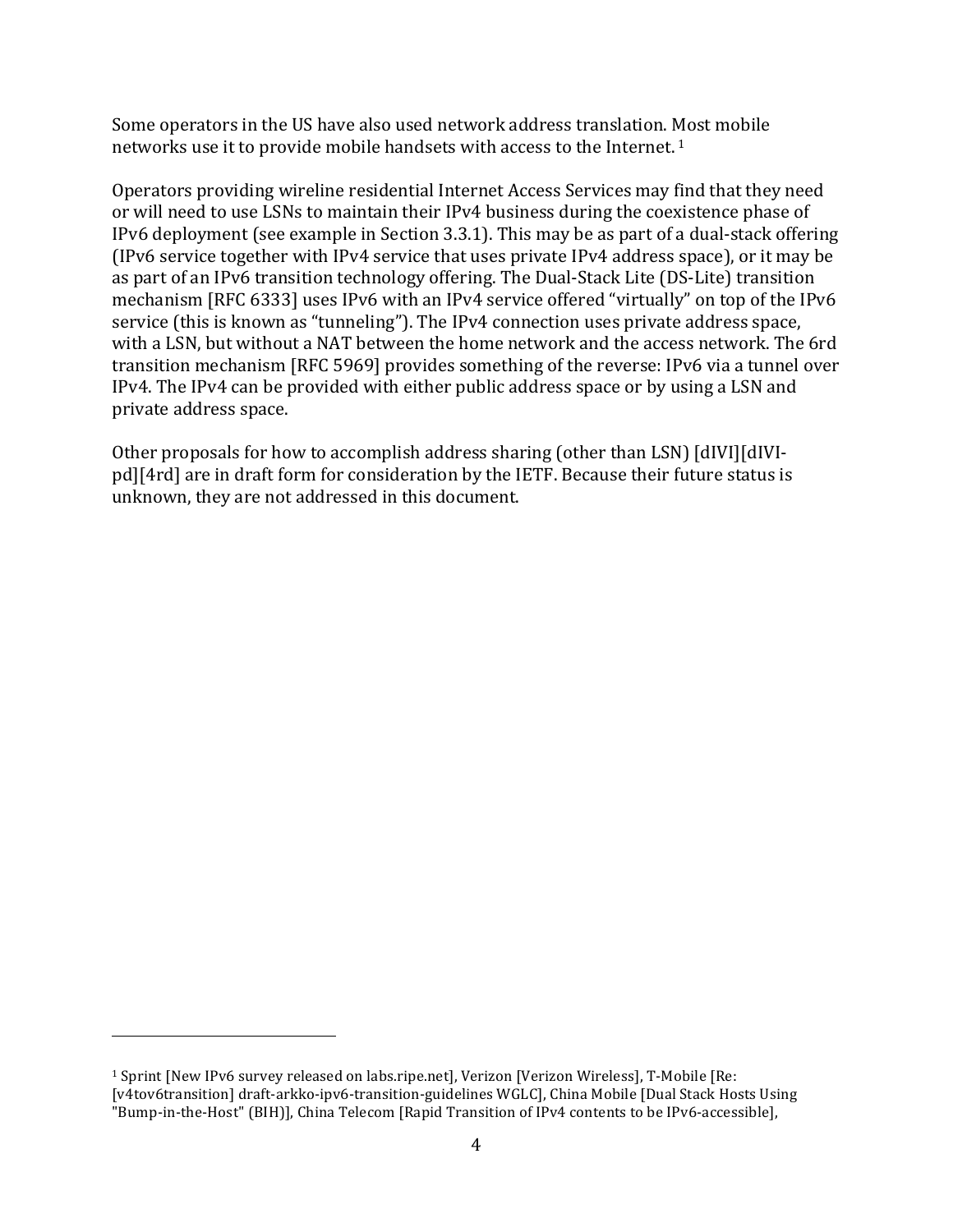## **3.3 Example LSN Deployments**

As noted in Section 3.2, LSN will be deployed in several different ways. This section provides greater detail on some of these.

## **3.3.1 Example 1: NAT444**

In NAT444, the customer gateway is doing address translation (as described in Section 3.2) from the home network private IPv4 addresses to an IPv4 address provided to the customer through the broadband connection. This provider address is part of a pool that is subsequently translated by the LSN to a globally-routable IPv4 address that can be routed across the Internet.

The "444" part of NAT444 refers to the fact that a particular message will use 3 different IPv4 addresses as it is transported from an originating device to its destination. NAT444 can be used to provide a stand-alone IPv4 service, in conjunction with a native IPv6 service to provide dual-stack IPv4 and IPv6 connectivity, or in conjunction with an IPv6 tunneled transition technology, such as 6rd, to provide dual-stack IPv4 and IPv6 connectivity to the customer premises network.

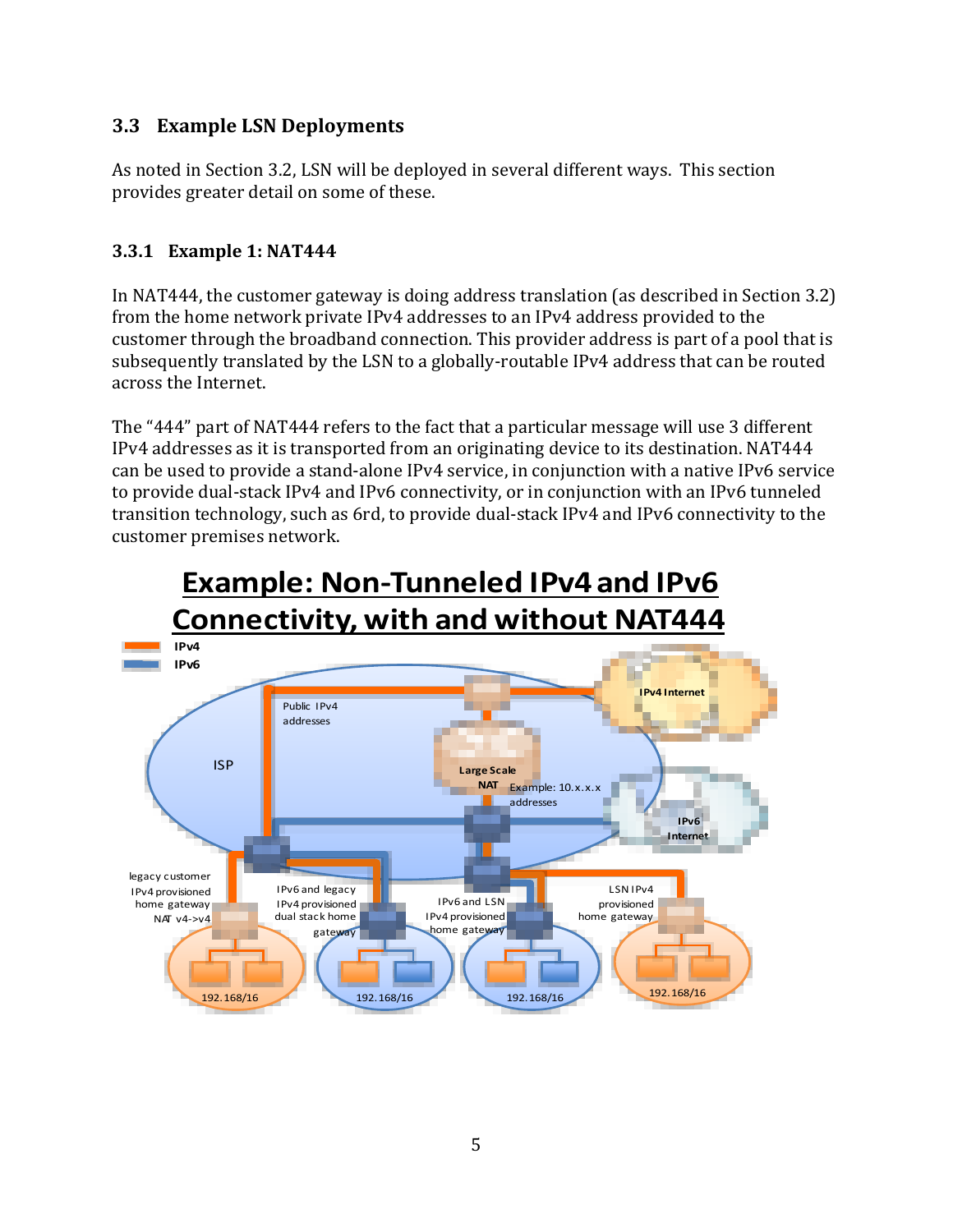#### **3.3.2 Example 2: Dual-Stack Lite (DS-Lite)**

Dual-Stack Lite (DS-Lite) is an interesting deployment scenario because it removes the NAT from the customer gateway, so that only the LSN provides NAT functionality. DS-Lite is viewed as a transition technology that allows for continued IPv4 connectivity after IPv6 has been deployed. When DS-Lite is used, the IPv4 connection is provided as a tunnel that goes over the IPv6 connection.

Providers who deploy DS-Lite may also continue to support non-tunneled IPv4 for customers who need or want that sort of connectivity.



#### **3.3.3 Example 3: Mobile Network**

As dual stack is more expensive than a single IP stack to operate in a mobile network, some mobile network providers are considering giving devices either an IPv4 or an IPv6 address, but not both. Some mobile providers are considering providing those IPv4-address-only devices with the ability to access IPv6-only service by translating between the IPv4 address on the device and an IPv6 address for routing across the Internet. If the IPv4 address is a private IPv4 address, then NAT44 would also be used. Some mobile providers are considering providing NAT64 capability to those devices with only an IPv6 address (to provide access to IPv4-only service, translating between an IPv6 address on the device and a public IPv4 address for routing across the Internet). NAT64 has additional complexities that do not exist for NAT44 [RFC6052] [RFC6144] [RFC6145] [RFC6146] [RFC6147].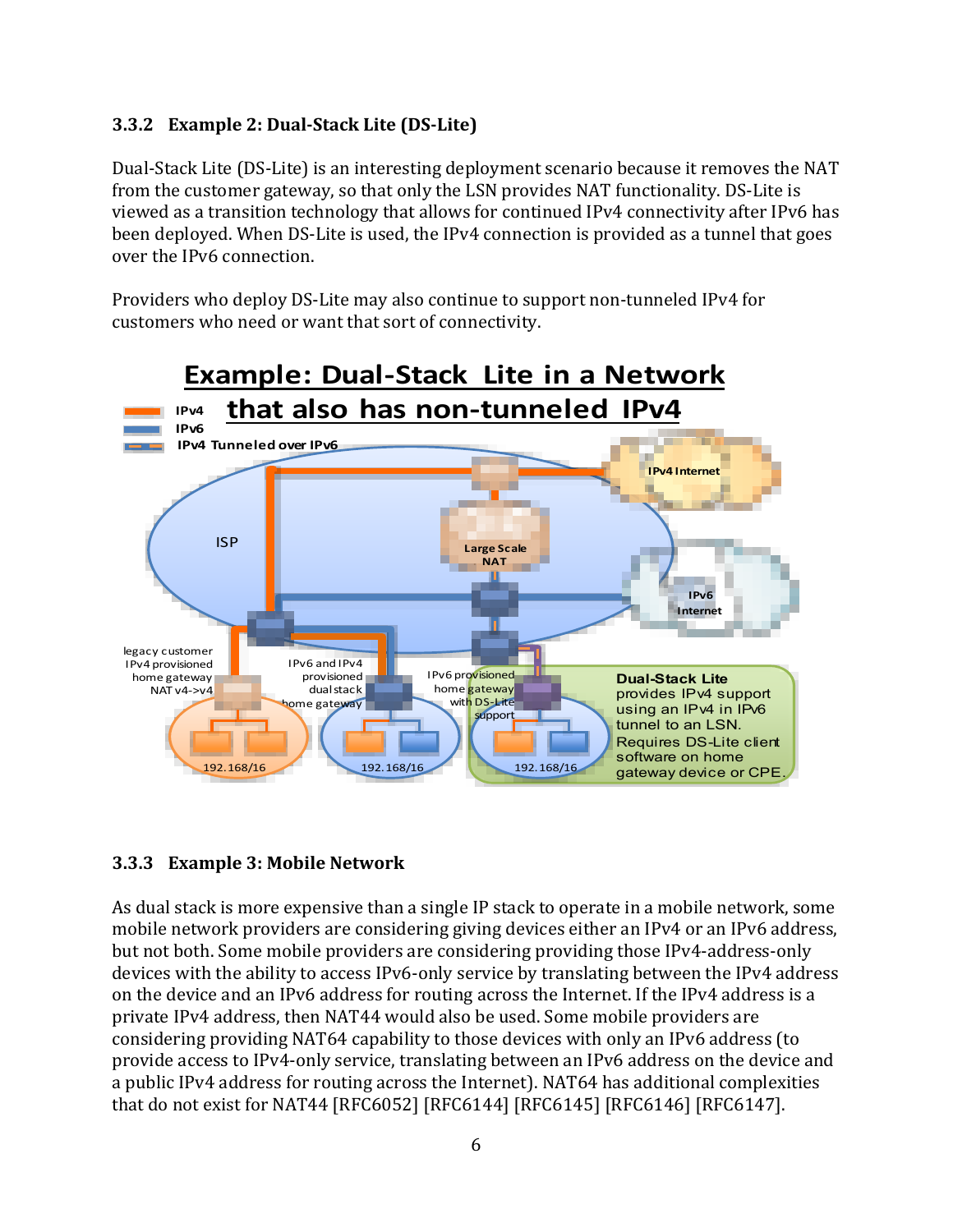An additional option being considered by some mobile providers is to provide a dual stack IP address (IPv4 or IPv6, whichever the device does not have already) on demand, when the device attempts to access a site or application on the Internet that calls for that particular type of address. Since this on-demand connection does not necessarily use a NAT, it is mentioned only for completeness and will not be discussed further in this document.

Some mobile providers may provide different connections to different customers, depending on the service the customers subscribe to.



# **Example: NAT Options in a Mobile Network**

## **3.4 Overview of LSN Implementation Considerations**

While not all Internet Service Providers (ISPs) will deploy LSNs, and some may only deploy LSNs to certain customers (e.g., new customers, customers connected through certain technologies, customers who purchase specific services, etc.), some ISPs do consider LSN as the only means to continue adding new customers and to be able to provide all customers with IPv4 addresses. LSN is a valid solution for extending the life of the IPv4 address space, but it is not a solution that an ISP will deploy without first considering all impacts and trade-offs as they relate to the ISP's business and customers.

Internet Service Providers (ISPs) must consider a variety of impacts when deploying LSNs. These include impacts of new network infrastructure (operational and capital costs) and engineering this new infrastructure for scalability, resiliency, security, and capacity, as well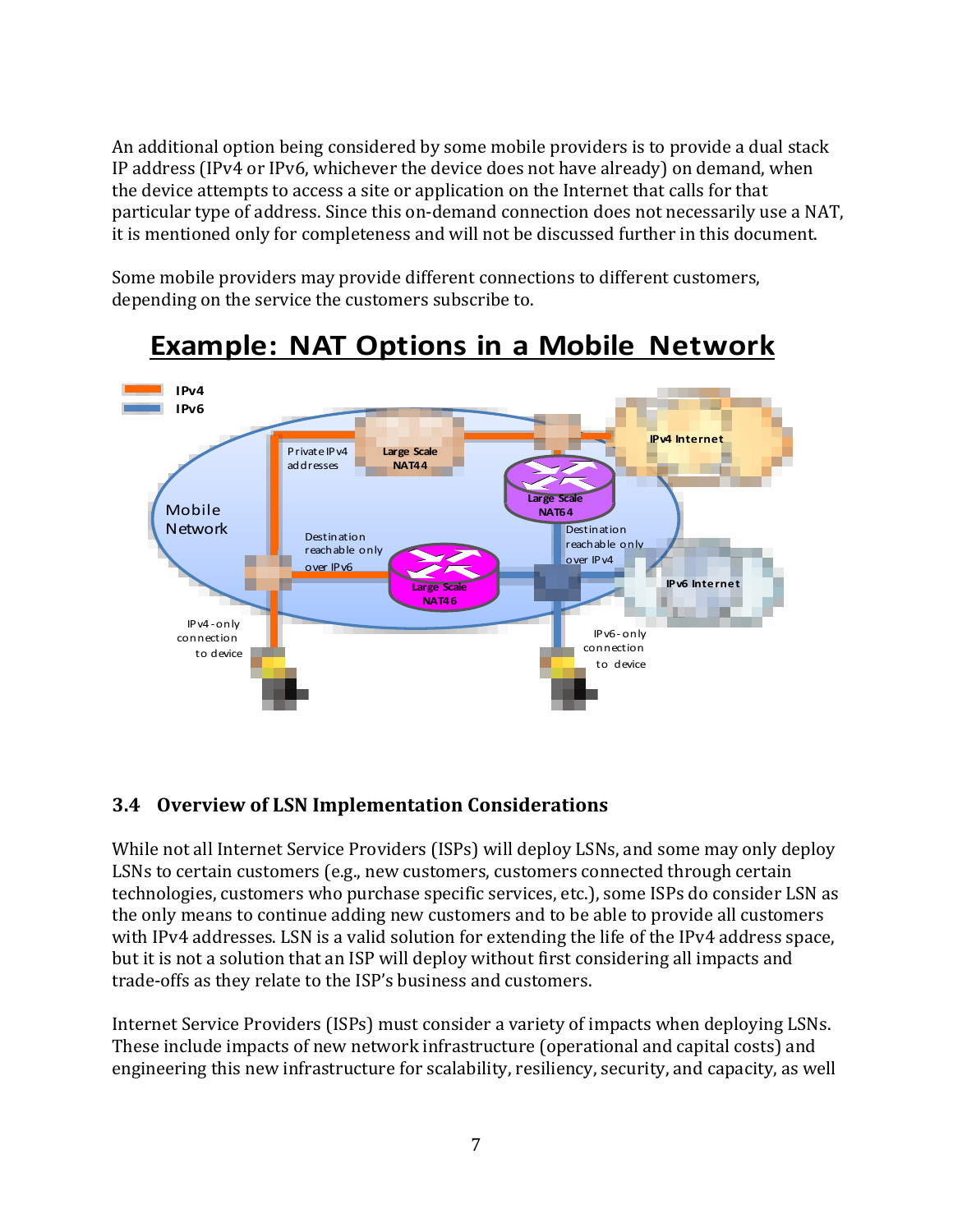as meeting mandates to be able to log individual customer IP address assignments, while maintaining a level of service that customers will accept.

Mobile Network Providers have many of the same concerns but must also deal with the constraints of efficiently operating a wireless network, as well as the fact that the number of smartphone and broadband home networking users (who expect Internet connectivity comparable to that of wireline Internet connections) is growing at a tremendous pace. Most mobile network providers are facing these challenges at the same time as they attempt to deploy new radio technologies, such as LTE, that will increase use of their networks for Internet access.

As stated earlier, IP address-sharing using LSN equipment may impact services and applications delivered to consumer electronics (CE) devices behind a LSN. For example, a recent CableLabs test [nat444-impacts] demonstrated that Netflix downloads succeed through a residential NAT but in some cases failed through multiple NATs. Thus, service providers and manufacturers of LSN equipment need to be cognizant of potential application impacts just as applications (on the Internet and in CE devices) need to be designed with the awareness that LSNs may exist. The IETF has documented a number of potential impacts of LSN deployment in RFC 6269 [RFC 6269]. It is theoretically possible to engineer LSNs to minimize adverse effects on popular/widely used higher-layer transport and application protocols. However, it is not possible to engineer for unknown, yet to be invented, applications. Hence there is a need for collaboration within the industry and for an awareness of when and to what extent LSN may be introduced.

The ability to determine accurate geo-location of users is also a concern both for many Application Providers, as well as services such as Next Generation 9-1-1 (NG9-1-1) [NENA 08-752].

## **4 BITAG Interest in This Issue**

BITAG is interested in this issue as IP address sharing is a key tool for extending the life of IPv4 addressing during the transition to IPv6. It is likely to affect many players in the Internet ecosystem: ISPs, end-users, application providers, CPE equipment makers, content delivery networks, and third parties such as law enforcement agencies. A broad understanding of problems that may arise as a result of IP address sharing will help encourage stakeholders to take actions that minimize the impact on end-users and applications, will inform policy makers and regulators of the motivation and trade-offs for the deployment of this technology, and will accelerate the transition to IPv6. Finally, BITAG hopes to generally help reduce or preclude friction and/or conflict surrounding use of this technique among stakeholders, as some have argued that Large Scale NAT could be abused by parties for anti-competitive, discriminatory, or other non-technical purposes.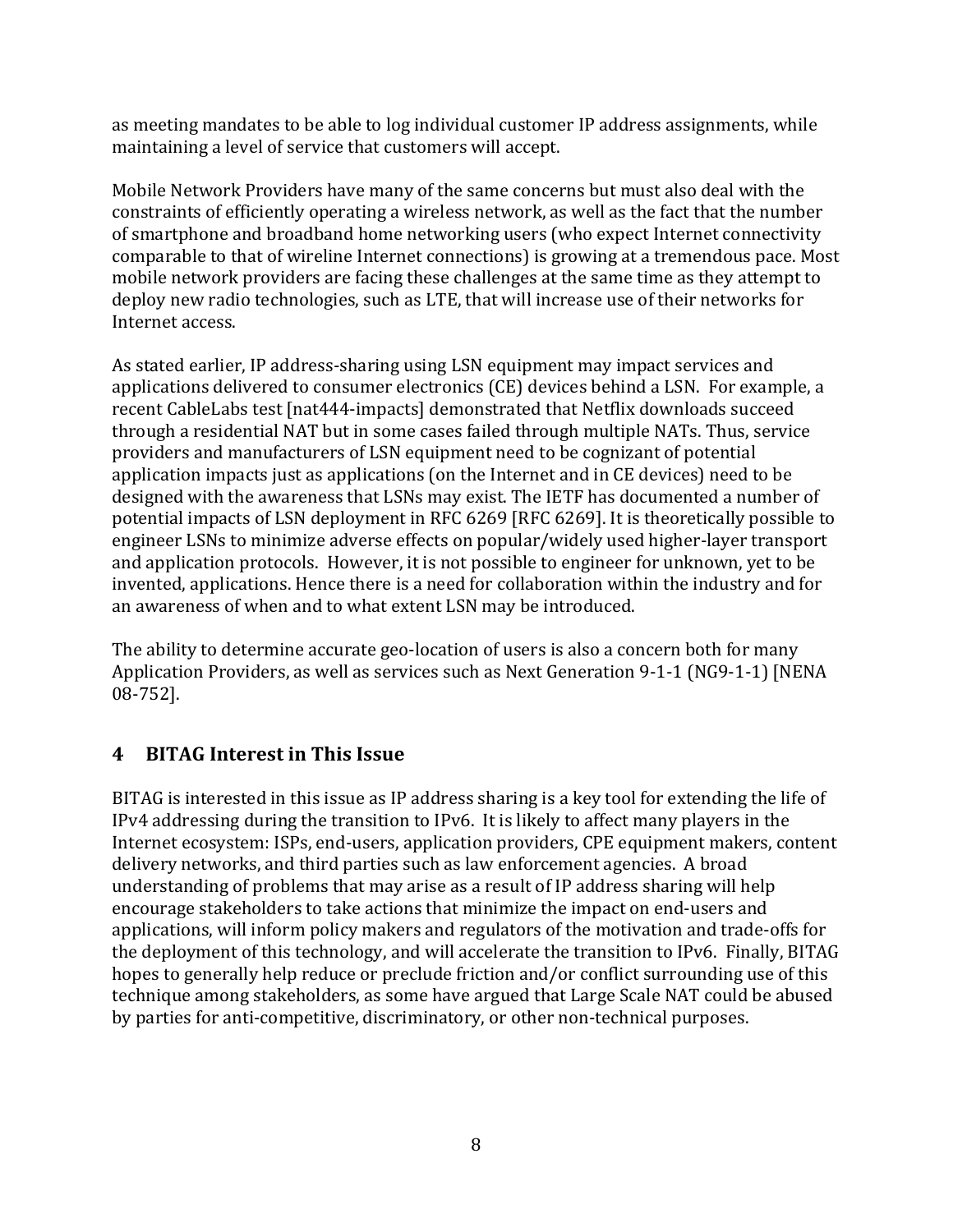## **5 Impact!Analysis**

As described at a high level in Section 3.4, there are a variety of technical implications to consider when introducing or dealing with a LSN. This section provides further details on these implications, as they apply to the various elements of the Internet community (end users, ISPs, application providers, and other third parties). Recommendations for dealing with these implications are included in Section 6.

## **5.1 Implications for End Users**

The address sharing enabled by LSN use impacts end users in three primary ways: (1) the number of connections available per user is affected, (2) the ability to uniquely identify an end user device solely via the source IP address is lost, and (3) it becomes much more difficult to reach and maintain connectivity to end user devices. All of these impacts are present in local/private network implementation of NATs. Introduction of LSN increases the probability that users will be affected because of the sharing of the port number space. The number of users affected by limitation in port availability may also increase for the same reason. Note that a user checking email or performing simple web browsing functions will not be affected by the LSN.

#### **5.1.1 Port!Limitations**

Theoretically, a single IP address has access to a maximum of 65,535 port numbers usable to establish communication between two endpoints. In practice, routers have NAT tables which track and maintain open IP sessions for ports that are being used at a particular point in time. Consumer home routers tend to have NAT tables that are sized to allow somewhere between a few hundred to a few thousand ports to be used at one time. Most such routers are on the lower end of this range. The average consumer does not experience any limitations due to the size of the NAT table in his or her home router.

Address sharing limits the number of ports available per endpoint by sharing those ports across some number of endpoints. Depending on how many ports are available to any endpoint at a given time, application performance may be impacted. For example, some applications, such as Apple iTunes and Google Maps, make use of multiple ports for a single transaction. A single user running a single instance of an application on one personal computer may encounter no issues, while a family of four using multiple Internet connected devices concurrently could experience a situation where an open port is unavailable. Applications with no ports available for communication would not function as expected.

Accordingly, an Internet Service Provider implementing a LSN system will be faced with the challenge of how to configure port allocations per user. Two general options are available for allocating ports per public IPv4 address: dynamic port allocation and static port allocation. The use of a purely dynamic allocation model ensures the most efficient use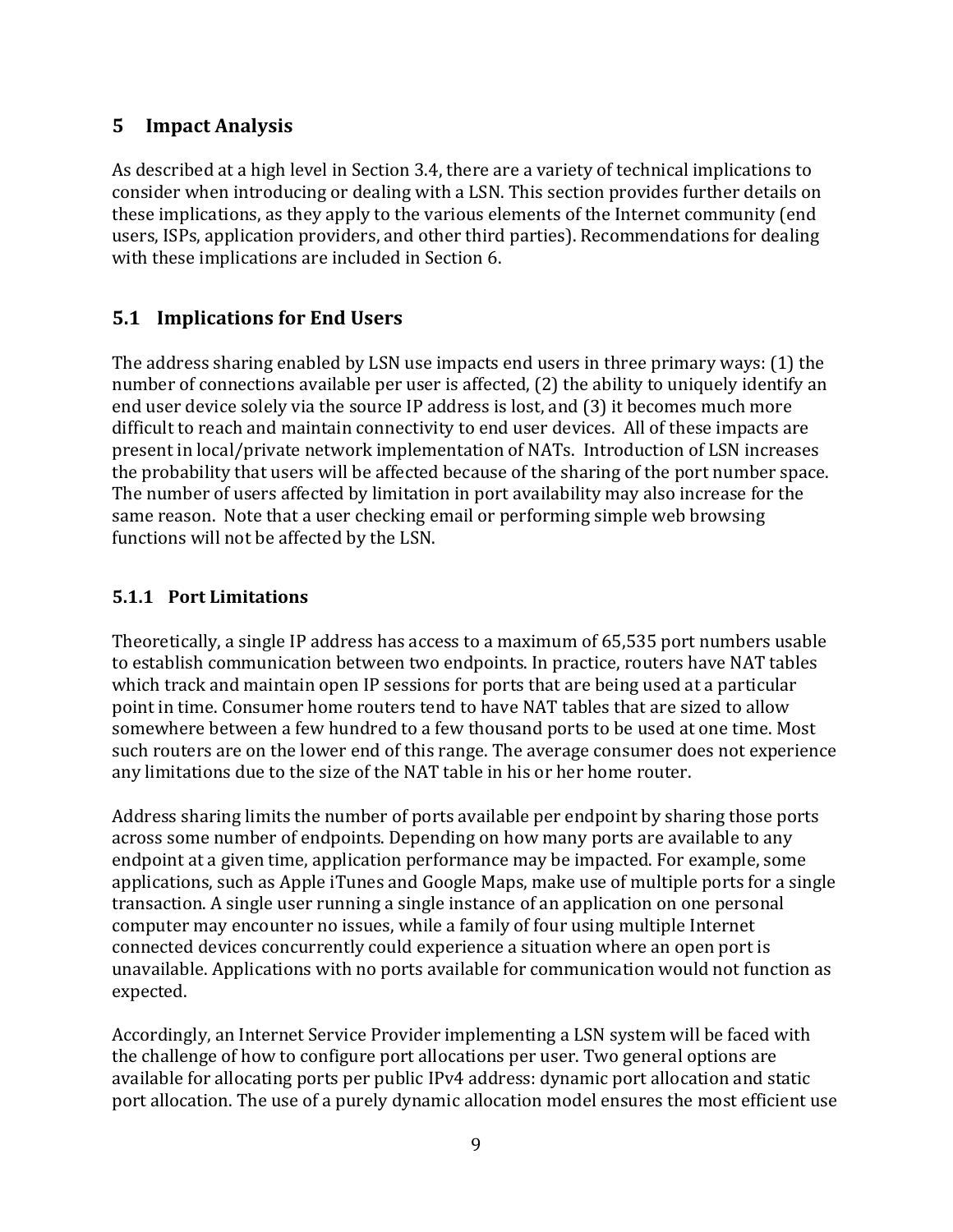of a service provider's available remaining public IPv4 address as all ports are available for any customer who needs them. There are two major drawbacks to this method. First, a small number of customers are capable of utilizing all the available ports in a region affecting other users in the area. Second, dynamic port allocation generates massive logs (see Section 5.2.2), which is a challenge to implement efficiently and a costly addition for a service provider with a large customer base.

The other option for port allocation is a static model sometimes referred to as bulk port allocation. In this model, a range of predetermined ports is allocated per user by various means. The benefit of this model is that logging requirements are greatly reduced as users can be effectively determined through an IP address plus port number, and the need to log all connections for legal requirements is reduced. The disadvantage is that each user now has a set limited number of ports available for applications to use.

See Section 6.6 for recommendations around customer port assignments.

## **5.1.2 User-to-IP Address Association**

Many applications use the source IP address used to communicate with the application as an identifier for the user. A user of such an application, who has connectivity through a LSN, will be affected if other users that share the same IPv4 address interact with the same application. For example, some moderated web forums control posting rights based on the user's source IP address. Because LSNs are likely to serve a relatively large base of customers, the odds are fairly high that an application that relies upon the source IP address to limit access by a single user will instead affect many users within the same geographic area. Similarly, an application that uses the source IP address for user authentication may set the limit for sessions from a particular source IP address to one. If the application's limit algorithm remains unchanged, only the first user of multiple parties sharing the same IP address would be granted access. Hence, application developers and application service providers need to be aware of the timing and general geographic areas impacted by LSN implementation.

See Sections 6.1, 6.2, and 6.3 for recommendations intended to help with this issue.

## **5.1.3 Automatically; and!Manually;Created!Port!Forwarding Rules**

Nearly every residential gateway in service today implements NAT functionality to go" between public and private IPv4 addresses. NAT, by its nature, blocks all unsolicited inbound communication into the home network. This is because it does not know what device to send inbound traffic to, unless there has been recent outbound traffic using the same address and port mapping, or the NAT has a port forwarding rule that tells it what to do.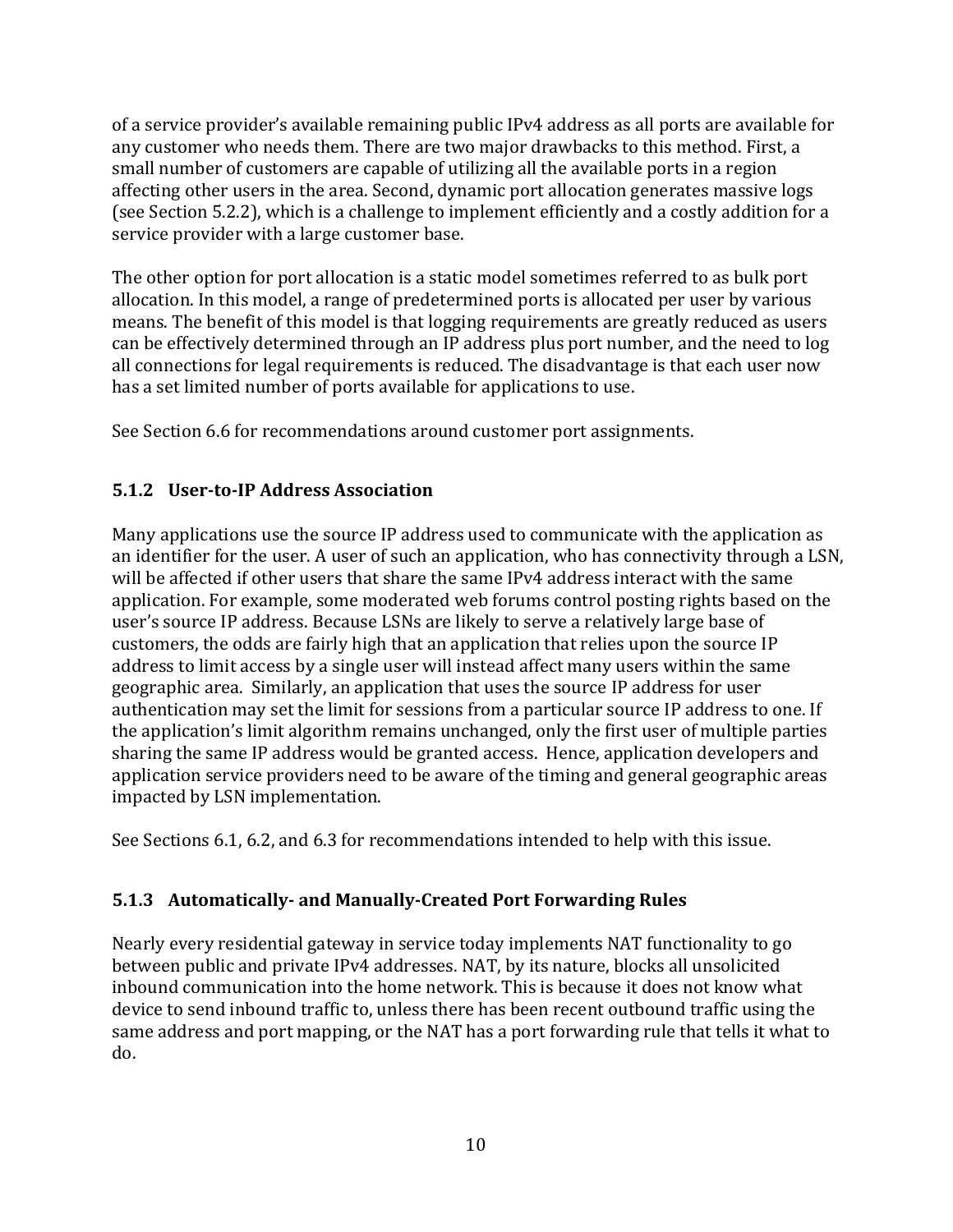Port forwarding rules map the combination of an external address and port to a corresponding internal address and port. Because these port forwarding rules are critical for allowing devices inside the home to be reachable from the Internet, various tools for activating services through the NAT have been developed. Two mechanisms exist to enable applications to function in this environment: Automatically-created and manually-created port forwarding rules. Some devices and applications, such as game consoles, automatically create port forwarding rules in the residential gateway by using the UPnP IGD protocol [UPnP IGD] to poke holes thought the NAT barrier. In the future, devices may also use PCP [Port Control Protocol (PCP)] to create these holes. Manual creation of port forwarding rules is another option that allows a home network administrator to configure rules allowing communication through the NAT. However, having such rules in the residential gateway will no longer be sufficient when there is also a LSN present. Such rules must exist in both the residential gateway and the LSN in order for the application to function.

See Section 6.4 for recommendations on handling this concern.

## **5.2** Implications for ISPs

ISPs will take different approaches to IPv6 transition and IPv4 service continuity, based on a wide range of considerations, such as existing network equipment limitations, rate of IPv4 address exhaustion, economic and resource constraints. Nonetheless, it is likely that many ISPs will need to deploy some variant of LSN to continue to support connectivity to the IPv4 Internet to meet the needs of end users and their IPv4-only CE devices. Since the LSN equipment is in the service path for customer traffic, the overall design for how the LSN equipment is incorporated into the ISP network requires careful engineering. Also the operational support for the LSN must be handled appropriately to ensure that the performance delivered by the ISP network to the customer is acceptable.

The primary impact to Internet service providers is the requirement to deploy a costly new" infrastructure solely for the purpose of extending IPv4 Internet addressability and reachability to users. The benefit is straightforward: the ability to continue offering IPv4 Internet service to new customer activations. The disadvantage is that it is nearly impossible to assure that all end user services using a shared IPv4 address (via a LSN) will operate in precisely the same manner compared to using an unshared IPv4 address.

See Sections 6.1 and 6.2 for recommendations to help address this impact.

#### **5.2.1 Security, Resiliency, and Capacity**

The act of placing a LSN device into the provider's network poses both security and capacity challenges. Avoiding having a single point of failure is a common network design principle for increased fault tolerance. However, insertion of a LSN potentially introduces a single point of failure and, if the LSN is undersized, creates a possible capacity bottleneck in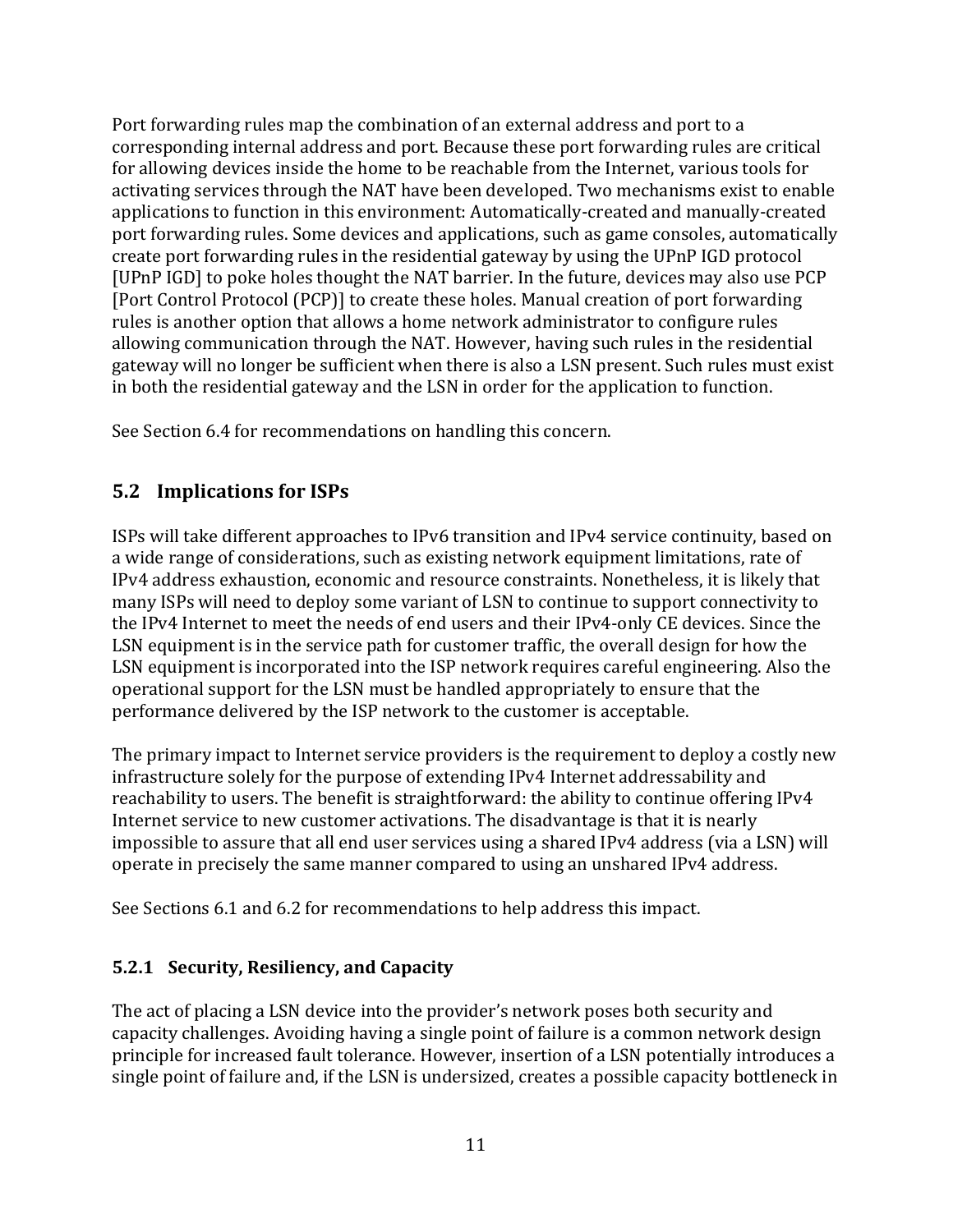the network. Because the LSN is a single point through which traffic passes, it also represents a potential "attack point" for parties with malicious intent.

The presence of a LSN has both a negative and a positive impact on the ability to detect and correct user devices infected by malware. On the negative side, the presence of a LSN makes it more difficult to identify the compromised hosts participating in coordinated botnet activities, because the source IP address is no longer uniquely assigned to a single customer. On the core network side of the LSN, malware detection algorithms could determine that a botnet is active somewhere within the base of customers subtending the LSN but these algorithms would be unable to isolate the activity to a single device or household. Therefore, it would be impossible to accurately block an attack based solely on the source IP address (which is currently a frequently used remedy). As a result, malware detection will need to adapt to the presence of LSN by identifying more than just the source IP address.

On the other hand, the presence of a LSN interferes with the command and control structure typically used by botnets to conceal the main distribution infrastructure of the malware. This command and control structure typically relies on compromised devices with IP addresses directly exposed to the Internet.<sup>2</sup> The presence of a LSN makes these servers impossible to reach without creating a port forwarding rule in the LSN. Although the botnets will adopt the same techniques to open pinholes as used by legitimate applications, this activity is easily detected in the network and can be used to quickly identify compromised devices and remove them from the network. As all traffic must flow through the LSN, it is an ideal location for implementing malware detection and remediation algorithms.

However, if a large group of end users is supported by a single LSN, it is possible that infected hosts could impact other customers subtending the LSN and could be invisible to monitoring steps at the LSN. This situation is addressed by monitoring not only the traffic passing through the LSN but also by monitoring the traffic that does not need to pass through the LSN. Network service providers deploying LSNs should keep this design consideration in mind.

See Section 6.2 for general recommendations that will help to address this concern.

## **5.2.2 Logging**

"""""""""""""""""""""""""""""""""""""""""""""""""""""""

A shared addressing scheme can impact a service provider's ability to readily respond to legal requests from law enforcement agencies and civil litigants for logged traffic of specific end users. Currently, service providers generally fulfill such requests by maintaining a log recording customers' IPv4 addresses and the length of time the addresses are assigned to

<sup>&</sup>lt;sup>2</sup> Software is installed on these devices to enable them to act as a server (e.g., DNS, HTTP, SMTP, etc) from which malware updates are distributed to compromised hosts.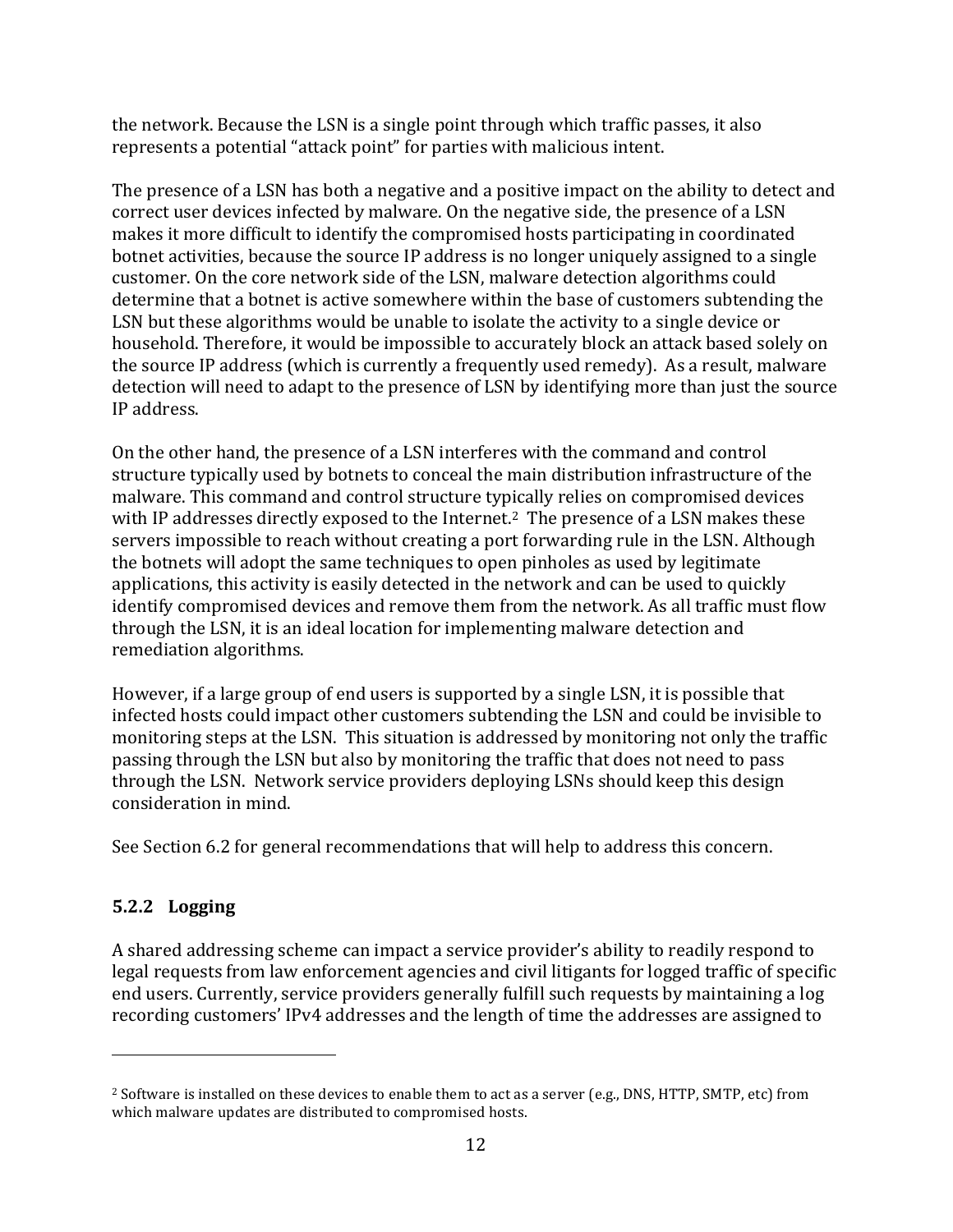those customers. This log effectively associates a residential household or business to the IPv4 address used for communication on the Internet. This assignment history may be queried in response to a warrant, court order, civil or criminal subpoena, or other request for the account information associated with a particular IP address.

Once a LSN is deployed, an IP address no longer uniquely identifies a subscriber. At a minimum, the port must also be included in order to uniquely identify the source device. Accordingly, third-party interfaces will need to change and ISPs will need to gather and store more information to accurately log activity.

The storage and processing resources required for maintaining logs of subscribers to IPv4 addresses and ports are impacted by LSN design decisions. If port numbers are predictable, subscribers can be identified by address + port using a rule when LSNs are introduced. However, if ports (or addresses) are dynamically assigned, the log must associate a subscriber with the address + port that each subscriber uses at all times. The longer that an ISP is required to maintain such a log, the greater the resources and cost required to maintain the log. There has been considerable discussion on this topic in the IETF<sup>3</sup>.

See Section 6.6 for recommendations on this topic.

#### **5.2.3** Using Existing Private IPv4 Address Space

Care has to be taken to ensure that the provider address pool does not conflict with the pools that are used in the home networks; otherwise the home gateway will likely fail to forward packets from the home network to the provider network. This is one of the reasons that many providers use address space other than that which is documented in the IETF's RFC 1918. In some cases, providers are using globally-routable unicast addresses (often referred to as GUA space) that have been allocated to them by a Regional Internet Registry (e.g. ARIN, APNIC, RIPE, etc.).

No specific recommendation is made to address this concern.

#### **5.2.4 Minimizing Impacts on Users**

"""""""""""""""""""""""""""""""""""""""""""""""""""""""

Operators incur costs when users have negative user experiences. These include churn, support costs, etc. Therefore operators deploying LSNs have a strong incentive to minimize the adverse impacts on user experience described in Section 5.1. Many operators are

<sup>&</sup>lt;sup>3</sup> Following is a non-exhaustive list of some of the drafts that can be found at http://tools.ietf.org/html/ and that are exemplary of the discussions that have occurred at the IETF: draft-carpenter-v6ops-icp-guidance, draft-dec-stateless-4v6, draft-donley-behave-deterministic-cgn, draft-golovinsky-cloud-services-log-format, draft-ietf-behave-lsn-requirements, draft-ietf-savi-threat-scope, draft-jpdionne-behave-cgn-mib, draftkuarsingh-lsn-deployment, draft-operators-softwire-stateless-4v6-motivation, draft-oreirdan-mody-botremediation, draft-sivakumar-behave-nat-logging, draft-chown-v6ops-address-accountability.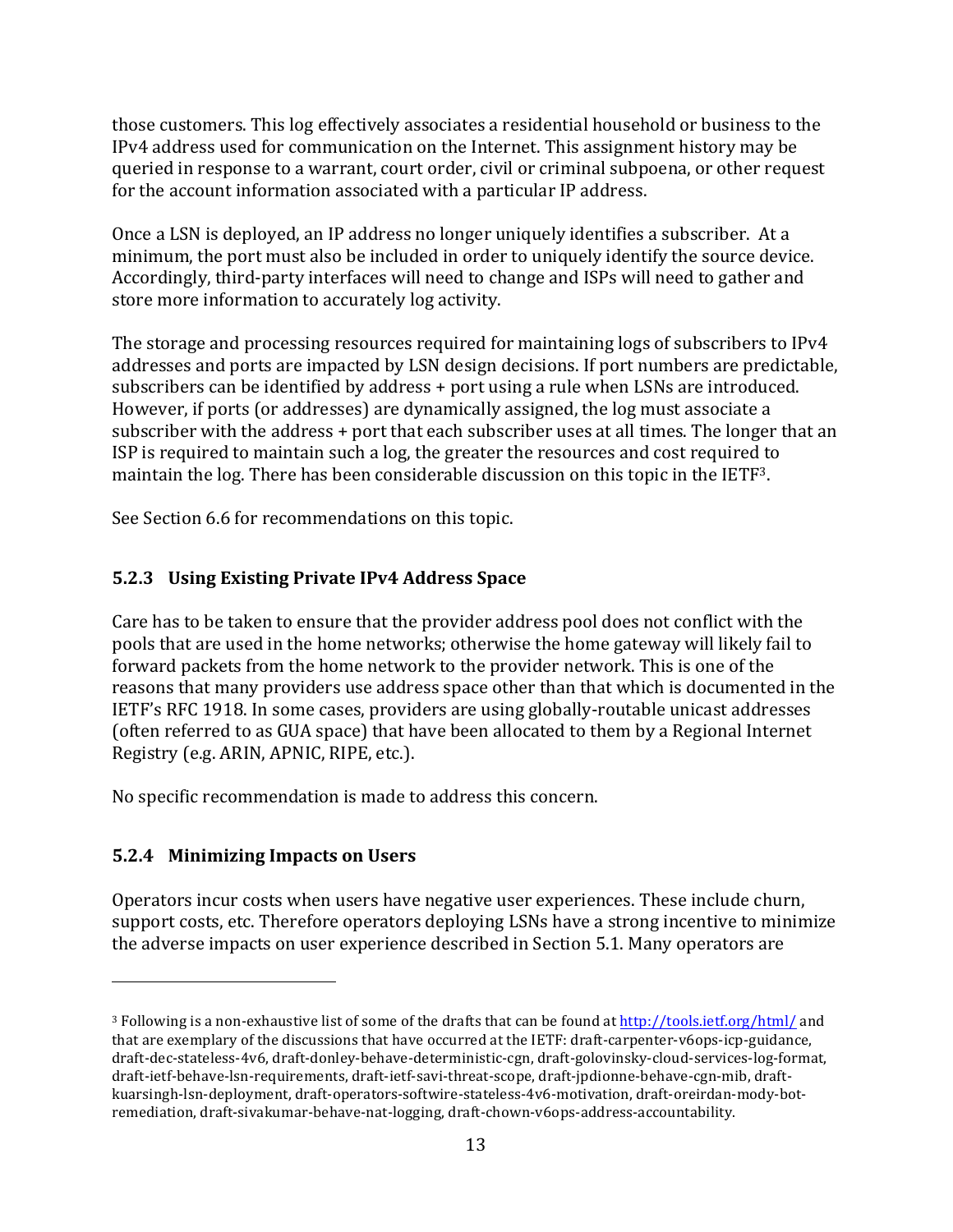testing LSN deployments against a variety of applications prior to deployment, so that potential problems are identified, known, and addressed – where practical – prior to LSN deployment. Some early adopters of LSNs are openly sharing their results in an effort to increase awareness of these potential impacts. An example of a report of such lab testing is at [nat444-impacts]. This practice should be encouraged.

See Section 6.2, 6.3, and 6.4 for recommendations that will help address this.

## **5.3 Implications for Mobile Network Providers**

While there has been a rapid growth in both mobile and stationary home devices in recent years, the impact on the carriers involved is very different. A wireline broadband provider may see an increase in traffic as a result of the additional devices; however, if these devices are all behind a single home router, only a single IP address is consumed. In the mobile environment, every device must be assigned its own IP address, and in some architectures, a single device will have multiple IP addresses assigned to it for various tasks. When coupled with the rapid adoption of smart phones that are frequently communicating with the Internet over a data connection, many mobile carriers have had no other option than to implement LSN as their available IPv4 address space is depleted.

LSNs have long been used in many mobile networks for simple handheld devices that have limited ability to access the Internet and applications on the Internet (such as email and web browsing). These are used in a NAT44 configuration to translate between a private IPv4 address that is assigned to a handheld device and a public IP address that is routable over the Internet.

Even though some mobile operators have already deployed LSNs, and have effectively dealt with the challenges, new ones will arise. For example, as mobile carriers roll out 4G networks with speeds comparable to broadband, more consumers may consider replacing their existing home Internet connections with wireless connections that employ routers with a wireless modem for in-home networking. These new customers will bring with them the expectations of an Internet connection that they can use just like a wireline broadband connection. This expectation has not been faced, previously, on a wide scale.

Not surprisingly, mobile network providers who choose to deploy NAT44 or NAT64 have many of the same network challenges as those faced by ISPs. NAT64 presents additional challenges [RFC6052] [RFC6144] [RFC6145] [RFC6146] [RFC6147].""

## **5.4 Implications for Application Providers**

The IETF has documented many of the impacts that LSN has on various applications in RFC 6269 [RFC 6269]. A few of those impacts are specifically noted in this section.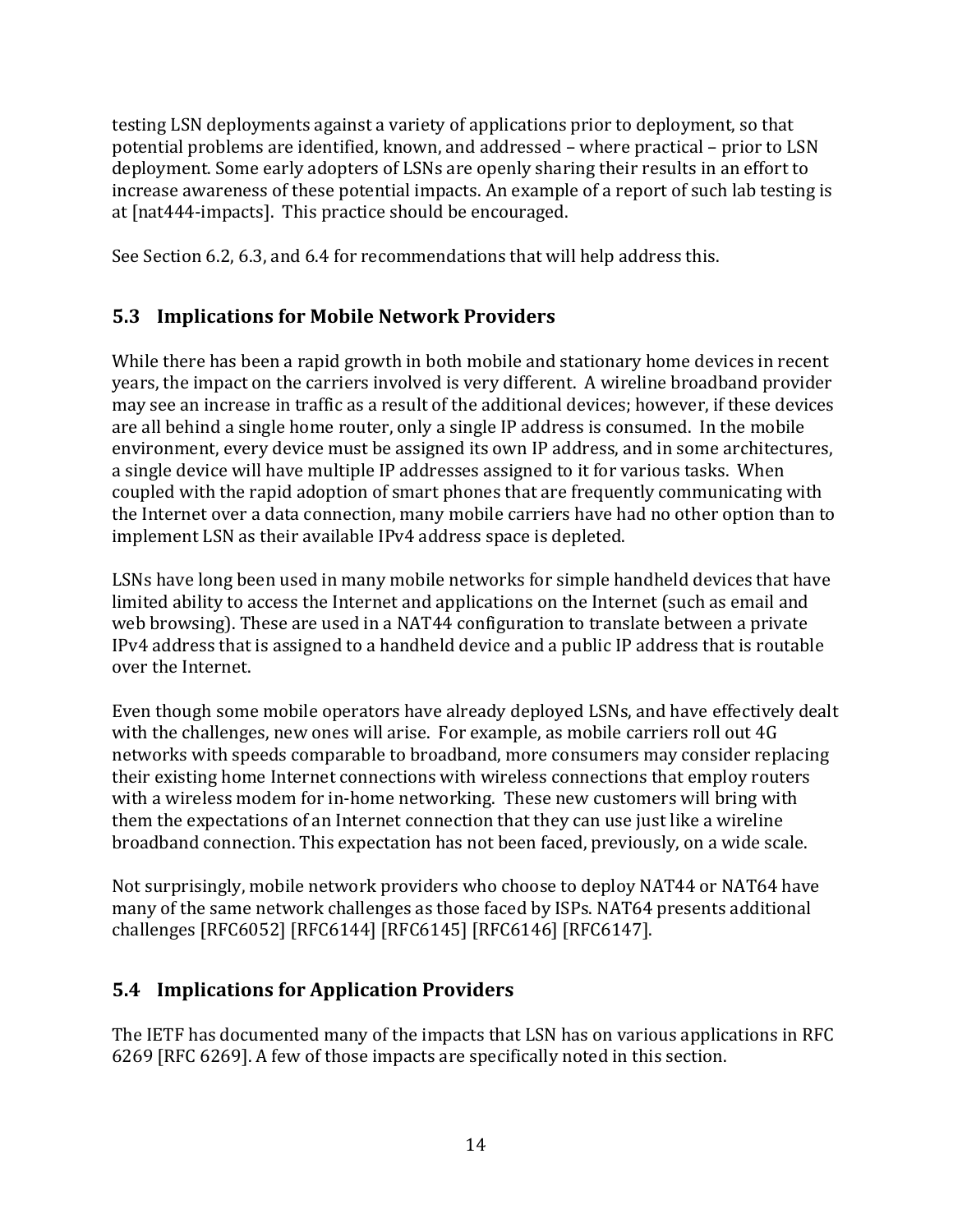#### **5.4.1 Constraints!on!Real;Time!Services**

To the extent that LSN deployments consolidate entry points into end-user ISP networks, such deployments could introduce capacity constraints that do not currently exist. Such constraints could pose difficulties for scaling video and other real-time, Internet-based consumer services if LSN capacity is not accurately engineered.

See Section 6.1 for recommendations for dealing with this concern.

#### **5.4.2 Performance Impacts**

Early testing of HTTP video delivery by CableLabs through Large Scale NAT devices demonstrated performance issues which, if present in production deployments, could impact real-time entertainment services that provide video delivery via HTTP [nat444impacts].

See Section 6.1 and 6.2 for recommendations for dealing with this concern.

#### **5.4.3 Determining Client Location**

Current content delivery networks largely rely on client DNS resolver and source IP" address to deduce the approximate geographic location of end users. This allows the application to provide a destination address for a content server that is close to the end user (proximity generally results in better performance). Source IP address is also currently used by many content providers to determine the location of a client for content licensing purposes. Estimating general client location by source IP address is used by a number of Internet applications today. As LSN deployment becomes more widespread, these applications will need to adapt.

See Section 6.1 for recommendations for dealing with this concern.

## **5.4.4 Geo-Location and NG9-1-1**

In NG9-1-1 [NENA 08-752], a device that cannot directly acquire its own location (through GPS or AGPS, for example) may request its location from the access network to which it is attached. In the case of a device inside a home network, this may result in the device asking the access network for the location associated with its public IPv4 address (as perceived by a VoIP service provider or Internet site). When the IPv4 address is shared by many customers, absent other steps, there will be no location that can be associated with it that is sufficiently accurate, for example, to permit dispatching emergency services to a particular street address. As LSNs are deployed, a different form of device identity (for example, IPv4 address plus port number, or a physical layer identifier) or a different method of location configuration may be necessary.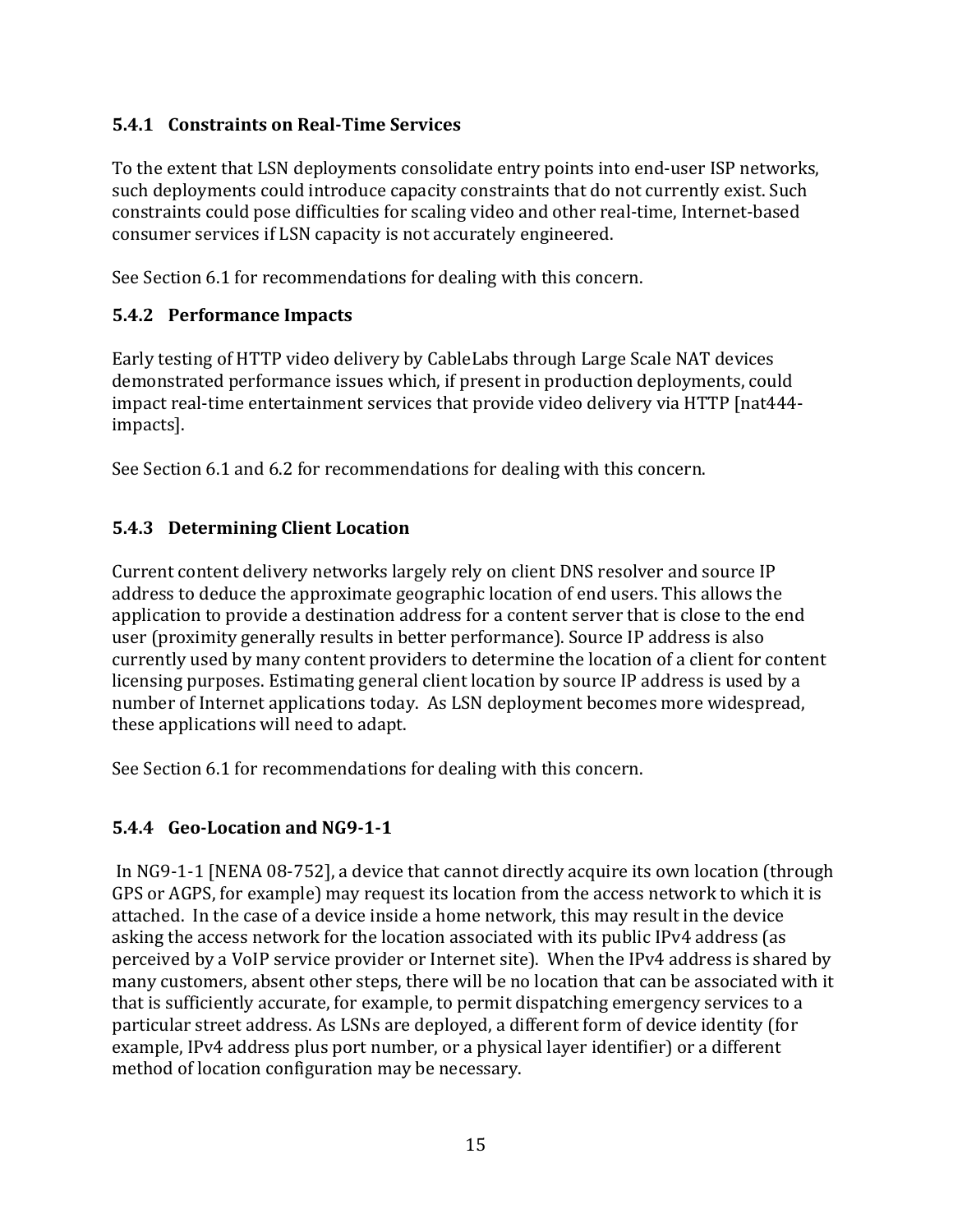See Section 6.1 for recommendations for dealing with this concern.

## **5.4.5 Logging**

As noted in Section 5.2.2, interfaces for requesting information that associates an IP address to a specific user will need to change in order to track and request the port as well as the IP address. This will impact content and application providers as well as third parties (not directly involved in the delivery, use, or transport of content or data) that may need to request such data of ISPs, content providers, or application providers.

See Section 6.7 for recommendations for dealing with this concern.

## **6 Conclusions!and!Recommendations**

Internet Service Providers (ISPs) deploying LSN face a number of challenges and have a variety of options to choose from for addressing these challenges when determining their exact deployment architectures. There is no "right choice" that addresses every possible challenge and fully mitigates every possible impact. However, if good engineering principles are applied and an open and collaborative environment exists between network providers (including ISPs, Internet connectivity providers, and mobile network providers) and application/content providers then the deployment of LSN technology will be orderly and the majority of most end users will notice little or no difference in their Internet access service.

The recommendations in this section are intended to provide advice regarding the steps the industry can take to help ensure the best user experience (and the least breakage of applications) balanced with efficient LSN deployments and operations.

The following table summarizes which of the subsequent sub-sections contain recommendations for various entities of the industry (ISP, Application Provider, and Equipment Manufacturer).

| <b>Section</b> | <b>Contains Recommendations for</b>               |
|----------------|---------------------------------------------------|
| 6.1            | ISP, Equipment Manufacturer, Application Provider |
| 6.2            | ISP, Equipment Manufacturer, Application Provider |
| 6.3            | <b>ISP</b>                                        |
| 6.4            | ISP, Equipment Manufacturer                       |
| 6.5            | <b>ISP</b>                                        |
| 6.6            | <b>ISP</b>                                        |
| 6.7            | <b>Application Provider</b>                       |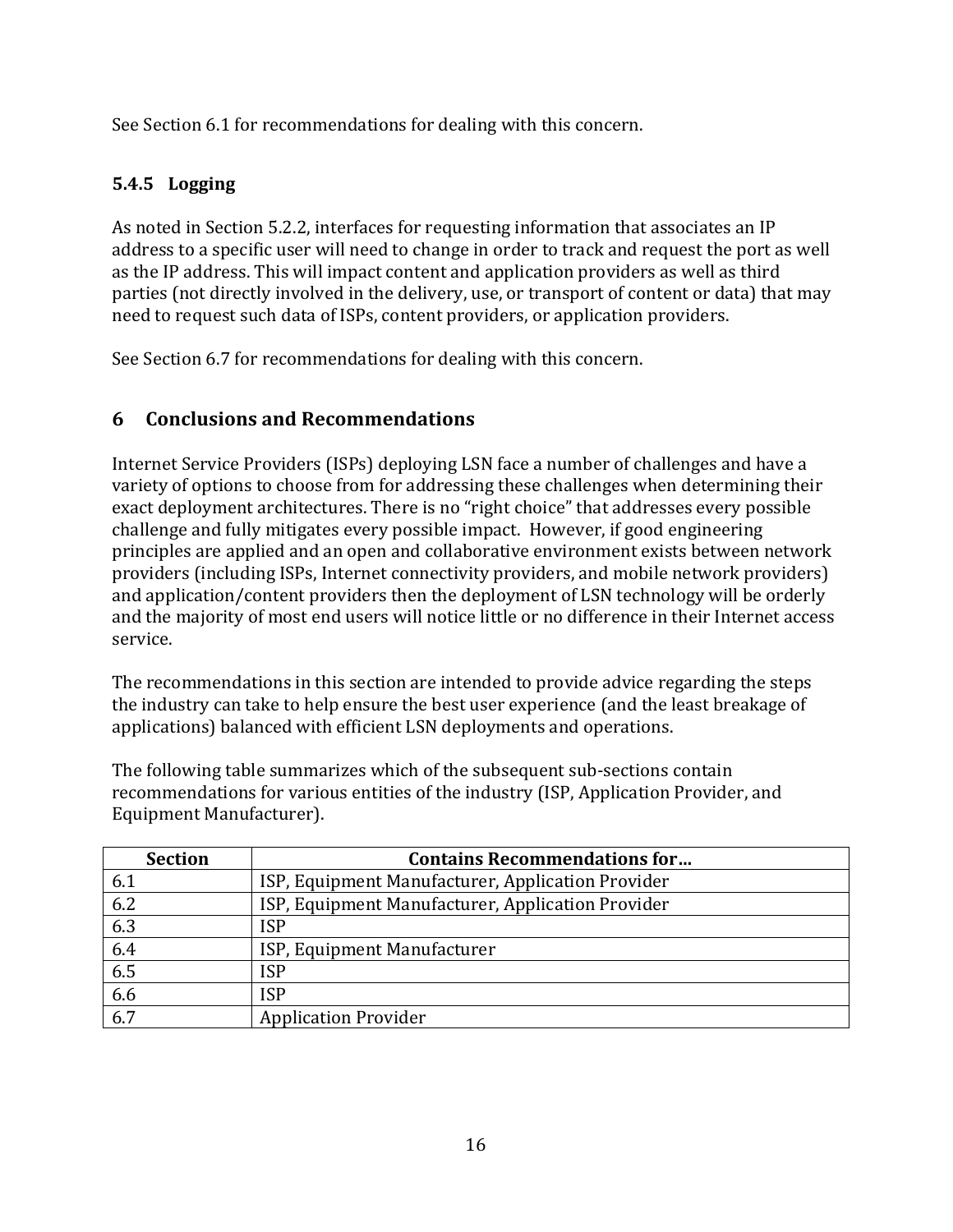#### **6.1 Commit to Rapid Deployment of IPv6**

The best way to mitigate the impacts of LSN is to rapidly reach a state where IPv6 is the dominant addressing scheme. This requires efforts by device manufacturers, application developers, network providers (including ISPs, Internet connectivity providers, and mobile network providers) and end users.

ISPs can deploy IPv6 either as a native service or by using a transition technology, such as 6rd. Both of these provide end-to-end IPv6 connectivity. BITAG suggests **ISPs** (including Mobile Network Providers) deploy IPv6.

BITAG suggests that **Equipment Manufacturers** (for home network devices, mobile devices, etc.) include support for IPv6 in their devices as soon as possible and to avoid producing new devices that do not include support for IPv6.

BITAG suggests that **Application Providers** whose applications are sensitive to NAT support their applications via IPv6 as quickly as possible.

Note that some of the slowness in adoption of IPv6 has been attributed to a "chicken and" egg" problem where ISPs cannot justify investing in rapid deployment of IPv6 infrastructure because there is little content available over IPv6 and many end user devices still do not support IPv6. Device manufacturers and application providers make similar claims as to why they do not support IPv6. It is important for all of these parties to work in concert to make IPv6 deployment a reality. There are considerable costs associated with deploying IPv6, for all parties involved (device manufacturers, application providers, third parties, end users, and ISPs). The best-case scenario for a successful transition is one in which all parties are equally engaged in the process.

#### **6.2 Address application impacts of LSN**

Since preliminary testing of LSN implementations shows wide variation in impact on different applications, it is important that LSN equipment vendors make their implementations as robust as possible.

The IETF has defined a set of LSN behaviors that are intended to minimize the impact on applications [Common requirements for Carrier Grade NAT (CGN)]. LSNs compliant to this recommendation do not implement any firewall functions or limit inbound connections.

BITAG suggests that **Equipment Manufacturers** who are providers of LSN equipment adhere to these IETF recommendations.

BITAG suggests that **ISPs** who intend to deploy LSN thoroughly test their LSN implementations and work with their selected vendors to resolve or mitigate issues prior to deployment.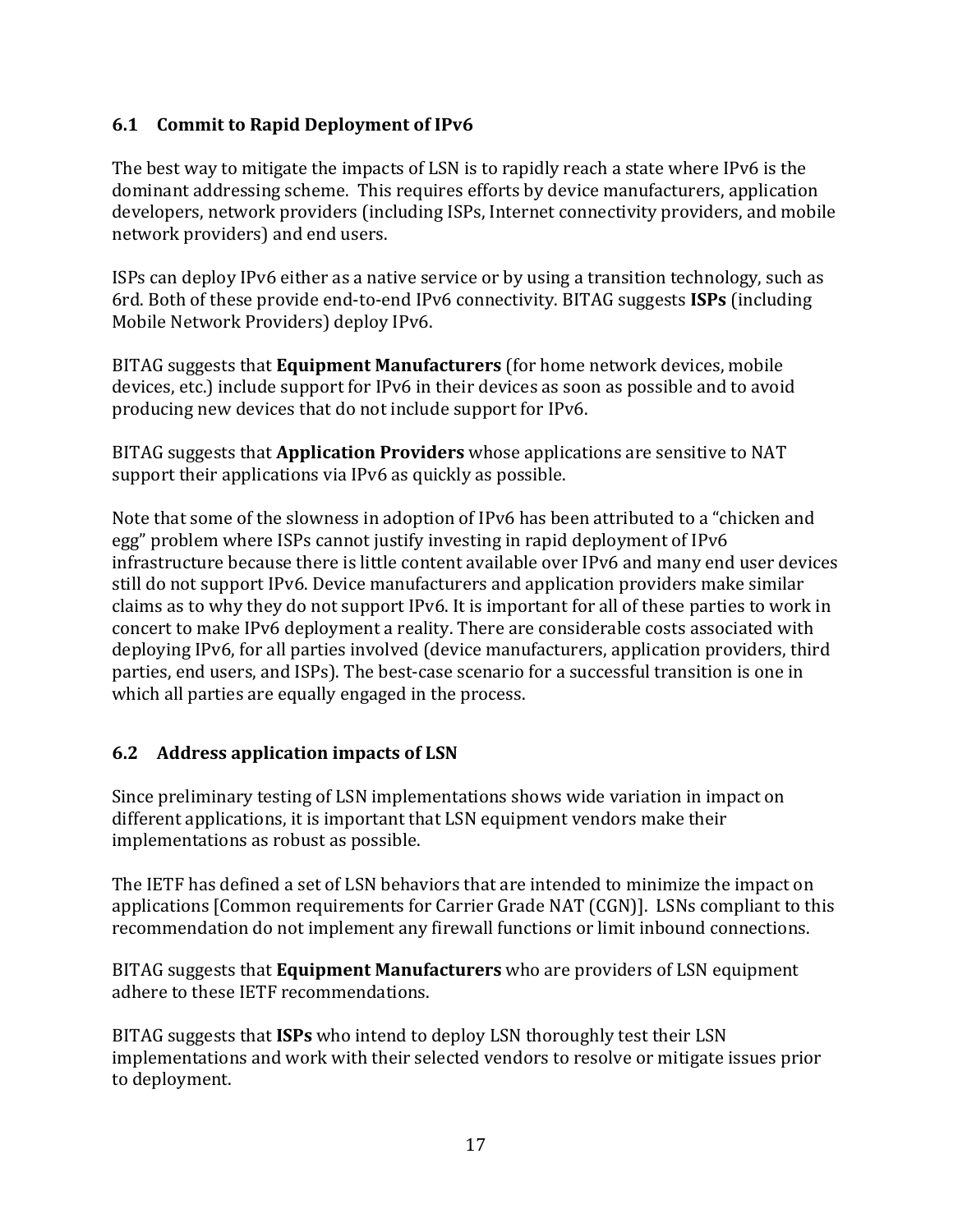**Application Providers** should be aware that LSN deployments are becoming more prevalent and should avoid deploying new services on IPv4 that will break in the presence of single or double NAT. They may wish to develop work-arounds (e.g., application support) for STUN [RFC5389], relay servers, session border controllers, etc.) to make LSN as transparent to the end-user as possible.

#### **6.3** Disclose LSN Deployment

BITAG suggests that **ISPs** be reasonably transparent with respect to the locations and timing of LSN deployment. It is useful for end users to know they are behind a LSN, as this can impact any trouble-shooting they may engage in to resolve issues, for example with other parties such as application providers.

## **6.4 Provide mechanisms to facilitate LSN traversal to end-users**

BITAG suggests **ISPs** support mechanisms to facilitate LSN traversal where feasible. At a minimum, users need to be able to create a small set of port forwarding rules. ISPs may also consider supporting Port Configuration Protocol (PCP) [Port Control Protocol (PCP)] to allow user applications to automatically create port forwarding rules.

BITAG suggests that **Equipment Manufacturers** who implement [UPnP IGD] IGD Port Forwarding capability in CE routers support an interworking function to go from UPnP to PCP. PCP may be supported between the LSN and the CE router to automate management of port forwarding rules in the LSN.

## **6.5** Provide Contact Information

BITAG suggests that **ISPs** provide a means for application providers to contact them and discuss impacts caused by LSN, and consider possible mitigations.

## **6.6 Consider Logging Impacts of Port Allocation**

Some LSN implementations randomly assign a public IPv4 address and port for each IPv4 session that emanates from a user's home network. This could cause the logging requirements in a large service provider deployment to be challenging and, in some cases, impossible to deploy. The BITAG suggests **ISPs** deploying a LSN system consider logging impacts when deciding whether to implement a deterministic port allocation model that maps a number of ports to an IP address per subscriber, a dynamic port allocation mechanism, or some hybrid approach to port allocation. The deterministic model eases the logging infrastructure in addition to enforcing an equitable distribution of LSN resources. This ensures that heavy usage customers do not lock out low usage users by utilizing all of the available ports and addresses. However, deterministic allocation may make inefficient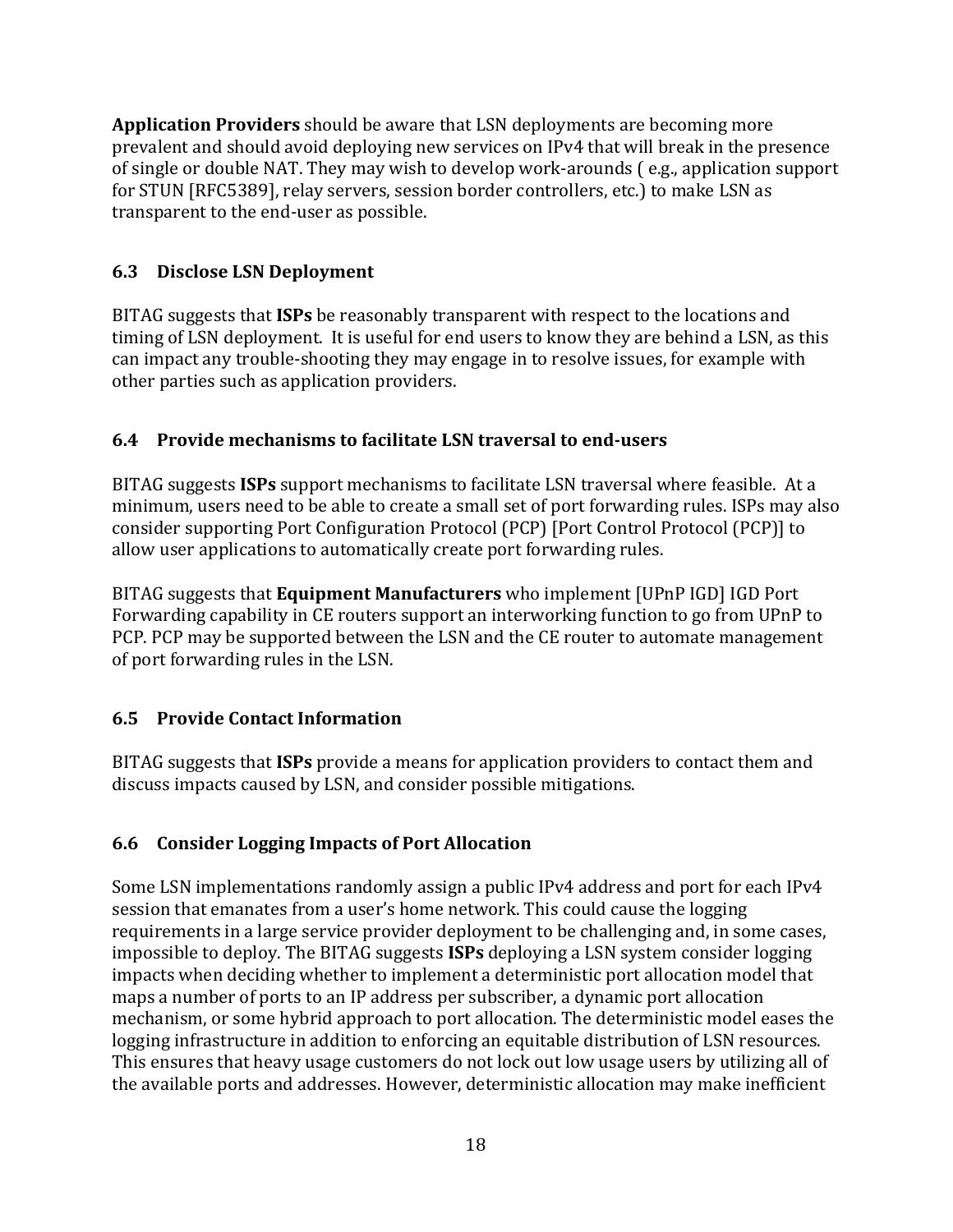use of port space. New hybrid options are evolving that leverage aspects of both the dynamic and deterministic models, such as described in [deterministic-cgn].

#### **6.7** Include Port Number When Logging Activity

BITAG suggests that **Application Providers** that maintain a log of user activity include both the IPv4 address and port number in the log. The IPv4 address alone may be insufficient to identify a unique ISP customer if the IPv4 address is shared by multiple customers via a LSN.

#### **7 References**

- [UPnP IGD] UPnP Forum, "Internet Gateway Device (IGD) V 2.0", September 2, 2010, <http://upnp.org/specs/gw/igd2/>.
- [RFC 1918] Rekhter, Y., "Address Allocation for Private Internets", February 1996, <http://tools.ietf.org/html/rfc1918>."
- [RFC 4213] Nordmark, E., Gilligan, R., "Basic Transition Mechanisms for IPv6 Hosts and Routers." October 2005, <http://tools.ietf.org/html/rfc4213>.
- [RFC5389] Rosenberg, J., et al, "Session Traversal Utilities for NAT (STUN)", October 2008, <http://tools.ietf.org/html/rfc5389>."
- [RFC 5969] Townsley, M., Troan, O., "IPv6 Rapid Deployment on IPv4 Infrastructures (6rd) - Protocol Specification", August 2010, <http://tools.ietf.org/html/rfc5969>.
- [RFC6052] Bao, C., et al, "IPv6 Addressing of IPv4/IPv6 Translators", October 2010, <http://tools.ietf.org/html/rfc6052>.
- [RFC6144] Baker, F., et al, "Framework for IPv4/IPv6 Translation", April 2011, <http://tools.ietf.org/html/rfc6144>."
- [RFC6145] Li, X. et al, "IP/ICMP Translation Algorithm", April 2011, <http://tools.ietf.org/html/rfc6145> .
- [RFC6145] Bagnulo, M.. et al, "Stateful NAT64: Network Address and Protocol Translation from IPv6 Clients to IPv4 Servers", April 2011, <http://tools.ietf.org/html/rfc6146>".
- [RFC6147] Bagnulo, M., et al, "DNS64: DNS Extensions for Network Address Translation from IPv6 Clients to IPv4 Servers", April 2011, <http://tools.ietf.org/html/rfc6147>.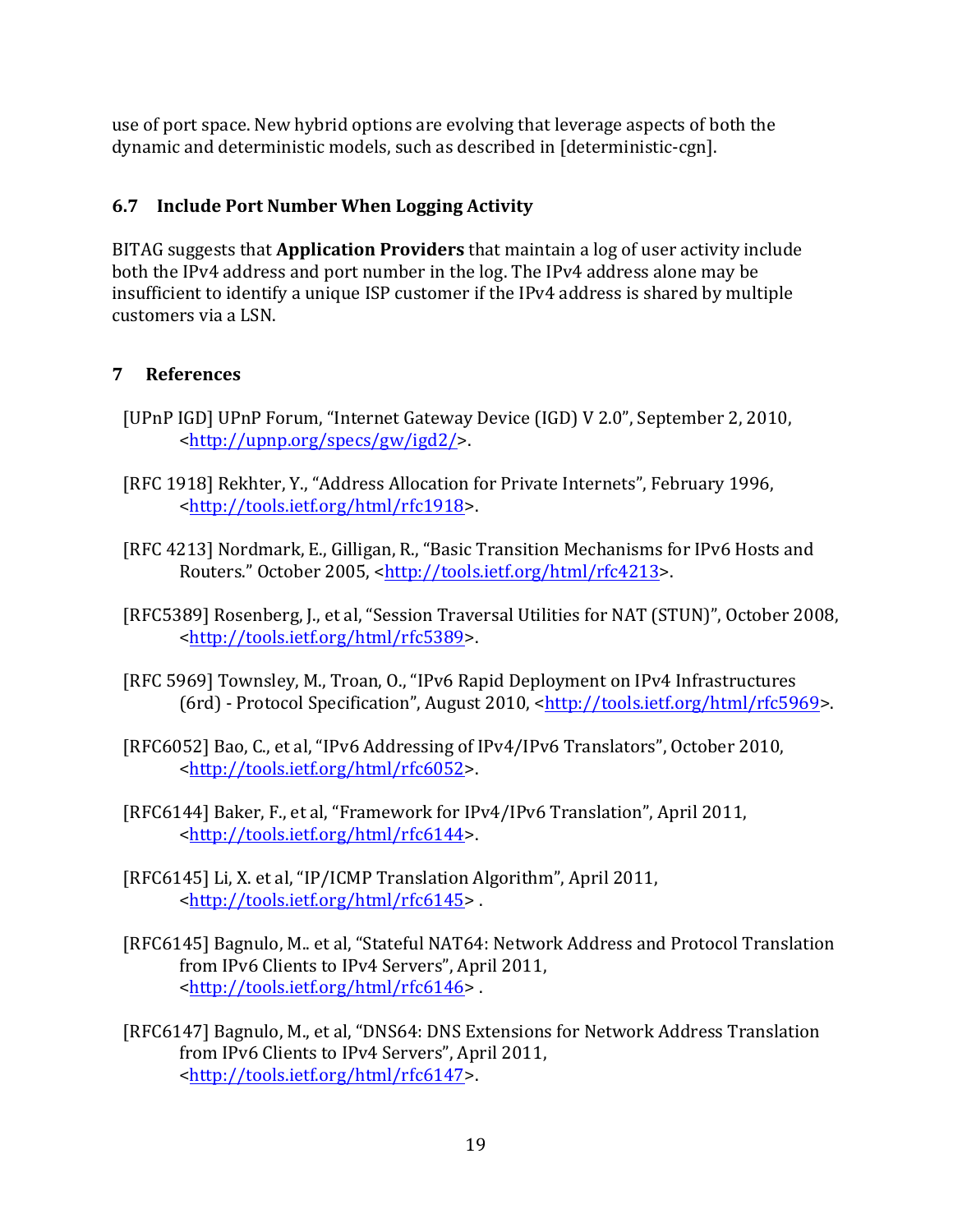- [RFC 6269], Ford, M., et al, "Issues with IP Address Sharing", June 2011, <http://tools.ietf.org/html/rfc6269>.
- [RFC 6333], Durand, A., et al, "Dual-Stack Lite Broadband Deployments Following IPv4 Exhaustion", August 2011, <http://tools.ietf.org/html/rfc6333>.
- [Common requirements for Carrier Grade NAT (CGN)] Perreault, S., et al, "Common requirements for Carrier Grade NAT (CGN)" (work in progress), October 24, 2011, <http://tools.ietf.org/html/draft-ietf-behave-lsn-requirements-04>.
- [Port Control Protocol (PCP)], Wing, D., et al, "Port Control Protocol (PCP)" (work in progress), October 31, 2011, <http://tools.ietf.org/html/draft-ietf-pcp-base-17>.
- [4rd] Despres, R., et al, "IPv4 Residual Deployment across IPv6-Service networks (4rd) ISP-NAT's made optional", March 14, 2011, <http://tools.ietf.org/html/draftdespres-intarea-4rd>.
- [dIVI] Bao, C., et al, "dIVI: Dual-Stateless IPv4/IPv6 Translation", July 10, 2011, <http://tools.ietf.org/html/draft-xli-behave-divi>.
- [dIVI-pd] Li, X., et al, "dIVI-pd: Dual-Stateless IPv4/IPv6 Translation with Prefix Delegation", September 23, 2011, <http://tools.ietf.org/html/draft-xli-behave $divi-pd$
- [nat444-impacts] Donley, C., et al, "Assessing the Impact of Carrier-Grade NAT on Network Applications", October 31, 2011, <http://tools.ietf.org/html/draftdonley-nat444-impacts>.
- [deterministic-cgn] Donley, C., et al, "Deterministic Address Mapping to Reduce Logging in Carrier Grade NATs", September 26, 2011, < http://tools.ietf.org/html/draftdonley-behave-deterministic-cgn>.
- [IPv4 vs IPv6 What Are They, Exactly?] Kenney, B., "IPv4 vs IPv6 What Are They, Exactly?", February 2011, <http://www.thetechlabs.com/tech-news/ipv4-vsipv $6$ />.
- [Rapid Transition of IPv4 contents to be IPv6-accessible] Sun, Qiong, et al, "Rapid" Transition of IPv4 contents to be IPv6-accessible" (individual draft), July 11, 2011,  $\frac{\text{th}}{\text{t}}/1$ /tools.ietf.org/html/draft-sunq-v6ops-contents-transition>.
- [Dual Stack Hosts Using "Bump-in-the-Host" (BIH)], Huang, Bill, Deng, Hui, Savolainen, Teemu, "Dual Stack Hosts Using "Bump-in-the-Host" (BIH)" (individual draft), August 10, 2011, <http://tools.ietf.org/html/draft-ietf-behave-v4v6-bih>.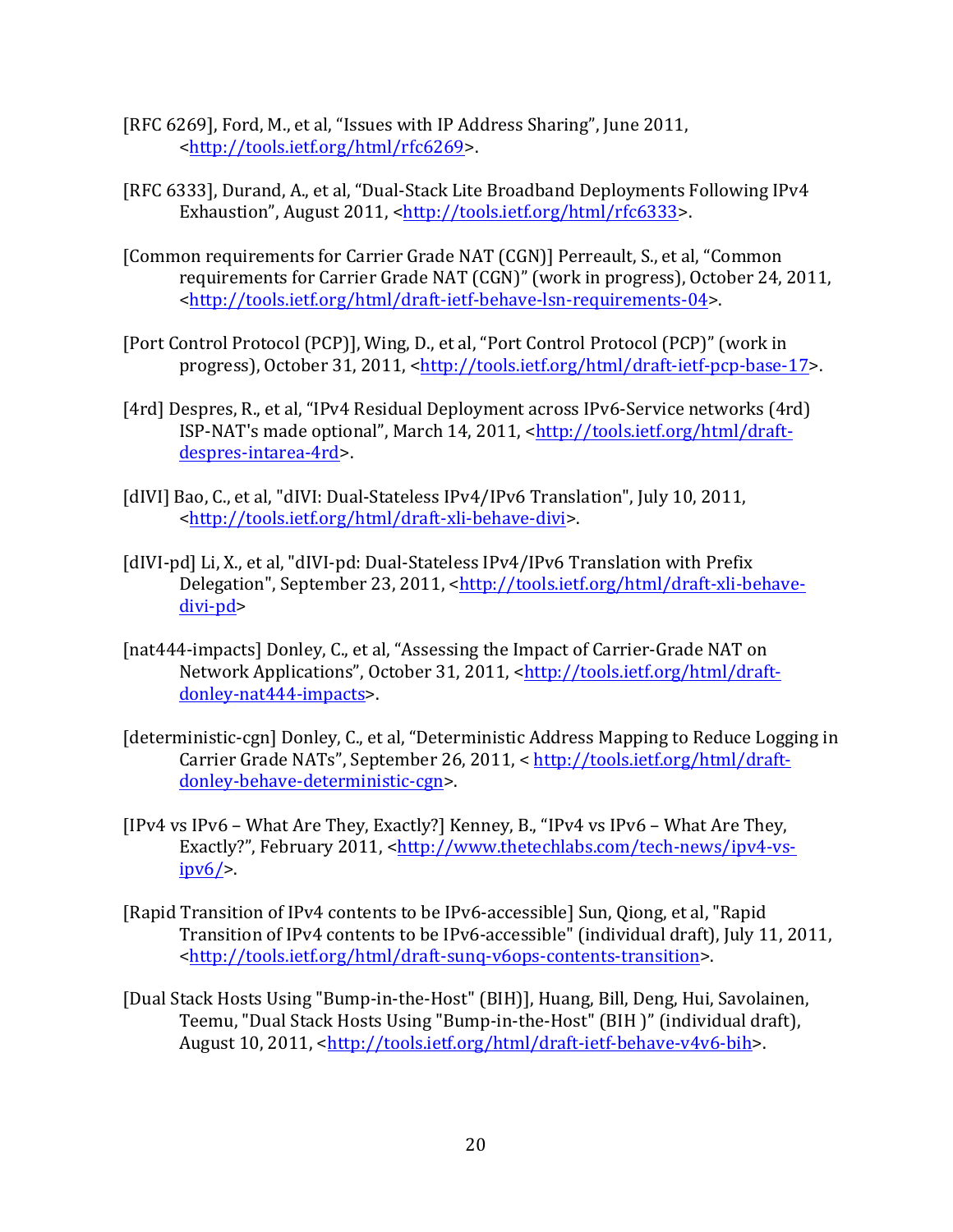- [Verizon Wireless] Parker, B., "IPv6 deployment plans at Verizon Wireless", June 16, 2010 [as presented during the "Google IPv6 Implementors Conference: Mobile Networks" Session"], <http://www.youtube.com/watch?v=1GlRgaFriYU>.
- [NENA 08-752] NENA, "NENA Technical Requirements Document (TRD) for Location Information to Support IP-Based Emergency Services", NENA 08-752, Issue 1, December 21, 2006 < https://nena.site-ym.com/resource/collection/2851C951-69FF-40F0-A6B8-36A714CB085D/NENA\_08-752v1\_Location\_Information\_Support\_IP\_Based\_EmergSvcs.pdf>."
- [NANOG53 weds morning session notes], NANOG, "NANOG53 weds morning session notes", October 12, 2011, <http://kestrel3.netflight.com/2011.10.12-nanog53morning-session.txt>.
- [IPv4 Address Exhaustion: A Progress Report], Huston, G., "IPv4 Address Exhaustion: A Progress Report", October 12, 2011, <http://www.nanog.org/meetings/nanog53/presentations/Wednesday/Huston.p  $df$ .
- [2011.10.12 NANOG53 weds morning session notes email thread], Petach, M., et al, "Mailing List Archive: NANOG: users", <http://www.gossamerthreads.com/lists/nanog/users/145679>.
- [Re: [v4tov6transition] draft-arkko-ipv6-transition-guidelines WGLC], Byrne, C., "v6ops@ops.ietf.org", August 25, 2010, <http://comments.gmane.org/gmane.ietf.v6ops/11305>.
- [New IPv6 survey released on labs.ripe.net],George, W., "Wes E [NTK] George", April 27, 2011. <http://www.mentby.com/george-wes-e-ntk/>.
- [BITAG Bylaws], "BITAG Bylaws", July 28, 2011, <http://www.bitag.org/documents/BITAG\_Bylaws.pdf>."

#### **8 Glossary!of!Terms**

- 6rd (IPv6 Rapid Deployment on IPv4 Infrastructures): An automatic tunneling mechanism tailored to advance deployment of IPv6 to end users via a service provider's IPv4 network infrastructure. Key aspects include automatic IPv6 prefix delegation to sites, stateless operation, simple provisioning, and service that is equivalent to native IPv6 at the sites that are served by the mechanism. [RFC 5969]
- Address Sharing (also, IP address sharing): Address sharing refers to the scenario where multiple devices make use of the same public IP address, by using a NAT to go between the public IP address and private IP addresses assigned to each device.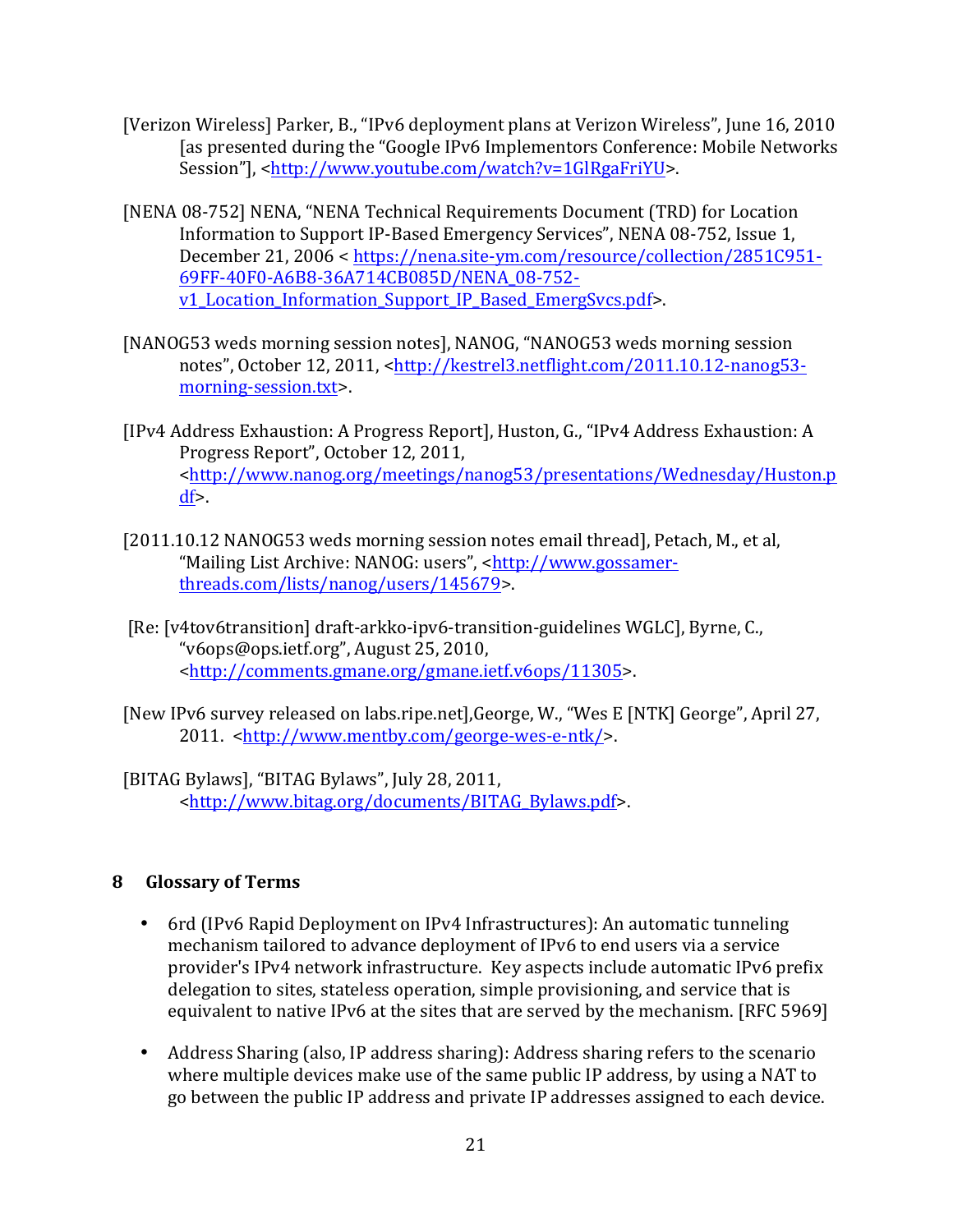- Application Provider: An individual or entity that is engaged substantially in the provision of products, services, caching, or solutions which are transmitted over the Internet. Definition from [BITAG Bylaws].
- Botnet: A group of compromised (infected with software that allows a hacker to have some control) computers that are connected to the Internet.
- Dual Stack: Having IPv4 and IPv6 operating at the same time in a device.
- Dual Stack Lite (DS-Lite): Enables a broadband service provider to share IPv4 addresses among customers by combining two well-known technologies: IP in IP (IPv4-in-IPv6) and Network Address Translation (NAT). [RFC 6333]
- Geo-Location: Identifying the geographic location of a device. Information on geographic location may be general (e.g., city, state, or even country) or very specific (e.g., latitude/longitude, street address).
- Global Unicast Address (GUA): A publicly routable IP address that is associated with a single node on the Internet. Note that this node may have a NAT function that allows the GUA to be shared by multiple devices (address sharing). See also Public Address.
- Internet Connectivity Provider: An individual or entity that is engaged substantially in the provision of Internet connectivity, transmission and routing services to end users by any means including, but not limited to, digital subscriber line ("DSL"), microwave, fiber, cable, broadband over power lines ("BPL"), wireless, or satellite. Definition from [BITAG Bylaws].
- Internet Service Provider (ISP): An entity that is engaged in the provision of Internet connectivity to end users. Where the ISP is also responsible for the physical connectivity to the end user, the ISP is also an Internet Connectivity Provider. However, some ISPs resell physical connectivity that is supplied by another entity and provide only the IP layer transport and routing service.
- Layered NAT: Multiple NATs that are connected in series, so that IP traffic must go through all NATs in the sequence. A specific example of a layered NAT is a NAT444. See NAT444.
- Mobile Network Provider: A provider who uses wireless technologies to provide various services. Where a Mobile Network Provider supplies Internet connectivity, it is also an Internet Connectivity Provider and an ISP, although this may or may not be the primary use of its network.
- Native IP: IP traffic that is not tunneled over another IP layer.
- Network Address Translation (NAT): Network Address Translation is used to conserve public IP addresses and is where IP addresses are mapped from one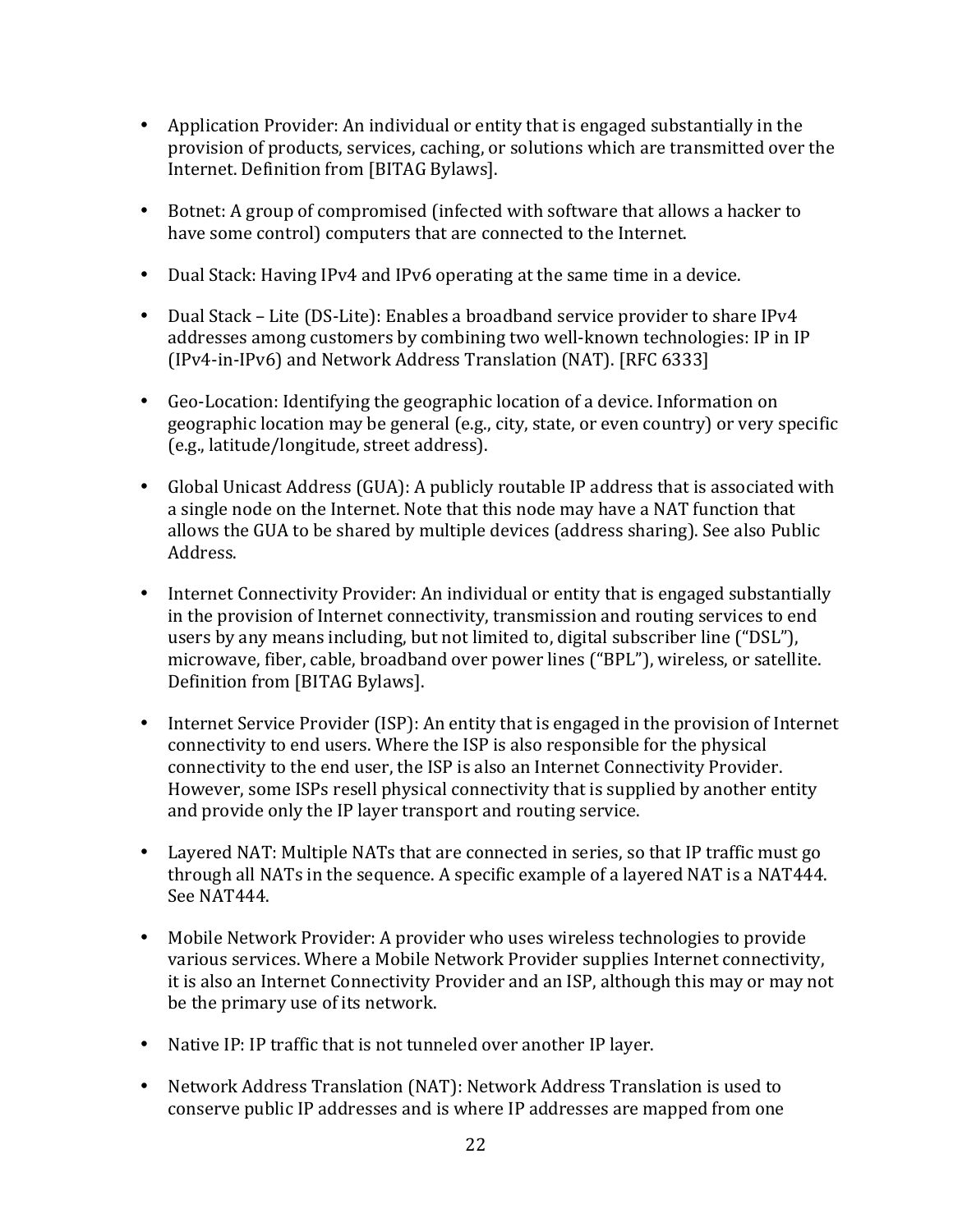address realm to another, providing transparent routing to end hosts. In other words, NAT facilitates using a single public IP address to route to multiple private IP addresses. Private IP addresses are those addresses that are used within an internal network (e.g., within a home or business network) and cannot go out to the public Internet. There are many variations of network address translation. As adapted from IETF, RFC-2663: "IP Network Address Translator (NAT) Terminology and Considerations," August 1999, <http://tools.ietf.org/html/rfc2663>; see also "Assessing the Impact of NAT444 on Network Applications draft-donley-nat444impacts-01," October 2010, <http://tools.ietf.org/html/draft-donley-nat444 $impacts-01$  $\geq$ .

- NAT44: A NAT that translates between IPv4 addresses.
- NAT444: Two layered NAT44 instances that cause IPv4 traffic to undergo two IPv4 address translations. One example where this would occur, would be in the case where a consumer's home router uses a NAT and has  $IPv4$  service provided by the ISP via a LSN.
- NAT64: A NAT that translates between IPv6 and IPv4. This function has been defined for the case where the host is IPv6 and the accessed service is IPv4. The term is also applied to the scenario where the host is IPv4 and the accessed service is IPv6; however this case is considered by many to be problematic and is not welldefined.
- Port: Source and destination port numbers are included in TCP (Transmission Control Protocol), UDP (User Datagram Protocol), and other less common IP transport protocol headers. IP transport protocols are used in conjunction with an IP protocol to provide information necessary to transport application data between IP endpoints. Since they are independent of the actual IP header, they are also independent of IPv4 and IPv6 address numbers or headers. Port numbers are 16-bit fields, which means that they can theoretically have any value from 0 to 65,536 (2<sup>16</sup>). However, many port numbers have been assigned by IANA to be used for specific applications (see http://www.iana.org/protocols). Port numbers are divided into three ranges, where numbers from 0 to 1023 are called "System Port" numbers and are strictly managed by IANA, numbers from 1024 to 49151 are "User Ports" and are available for assignment through IANA, and numbers from 49152 to 65535 are "Dynamic Ports" that cannot be assigned. Applications are free to use these dynamic port numbers at any time.
- Port Forwarding: Applications in consumer devices expect to send and receive certain application protocols on specific ports (for example, port 80 for HTTP, port 21 for FTP, port 53 for DNS). Since all devices want to use the same ports for these protocols, the NAT must translate not only the IP address but also the port number that is being used. For every port that the NAT has open on its interface to the Internet, it maintains a mapping from that port to an IP address and port on the home network interface. These mappings are stored in the NAT table and are called